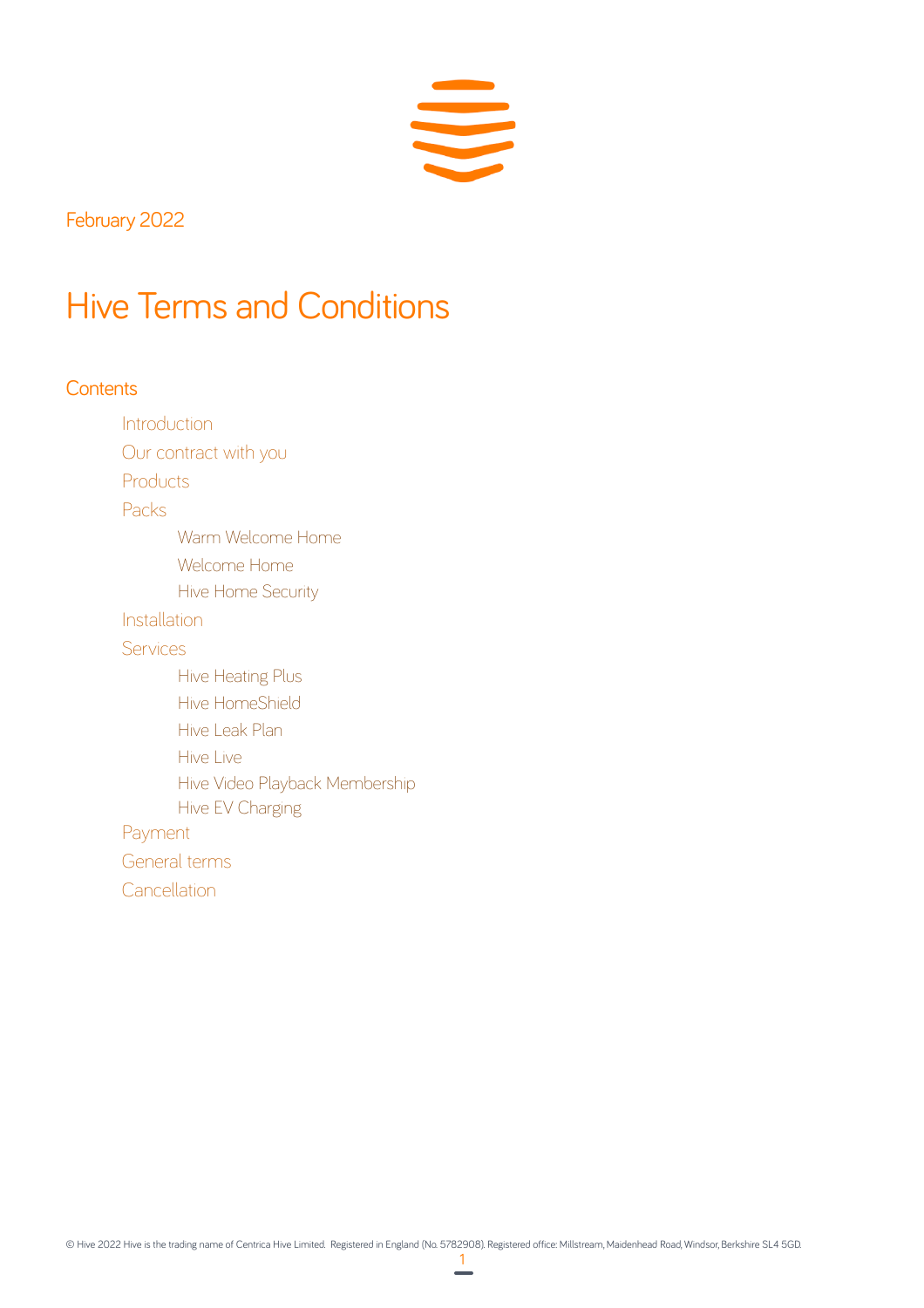# Introduction

#### Hello – and welcome to Hive.

These are the terms and conditions on which we supply products to you, whether these are goods, services or digital content. Please read them as they, along with your order form will tell you everything you need to know about the terms on which we will deal with each other following your purchase. If you set up a Hive account or use of any Hive product you accept these terms and conditions.

The protection of your personal information is important to us. We respect your privacy and want you to understand what we do with the information we hold about you. We recommend that you read our Privacy Notice, which can be found at hivehome.com/privacy, to understand how we collect and use your personal data and your data protection rights. Please note that our Privacy Notice does not form part of your contract with us, and that Centrica Hive Limited is the data controller of your personal data.

You can contact Centrica's data protection officer by writing to The Data Protection Officer, Centrica Plc, Millstream, Maidenhead Road, Windsor, Berkshire SL4 5GD. You can also contact our data protection officer at privacy@centrica.com.

## Information about us and contact details

We, us or our means Centrica Hive Limited (trading as Hive).

If you purchased a Hive product from one of our retail partners, Hive is the supplier of the services, and any included installation service, on behalf of that retailer.

To arrange professional installation of Hive Active Heating, Hive Multizone or any other product or service that includes professional installation, please visit us at hivehome.com or contact us on our service number below.

And please contact us if you have any questions or complaints about any product or service.

You can do that by Webchat at hivehome.com. You can also contact us by calling our customer service team on 0333 202 9614. You can find our latest opening hours here.

## **Complaints**

We take any complaint seriously and we'll do our best to resolve the issue right away. If we need more time to investigate, we'll let you know and keep you updated. If you're not satisfied with our final response, or it's been more than eight weeks since we received your complaint, you may be able to take it to the Utilities ADR. For more information, visit utilitiesadr.co.uk.

## Key exclusions and limitations

#### General exclusions

Please see the General exclusions section on page 17 below to find out what we are not responsible for.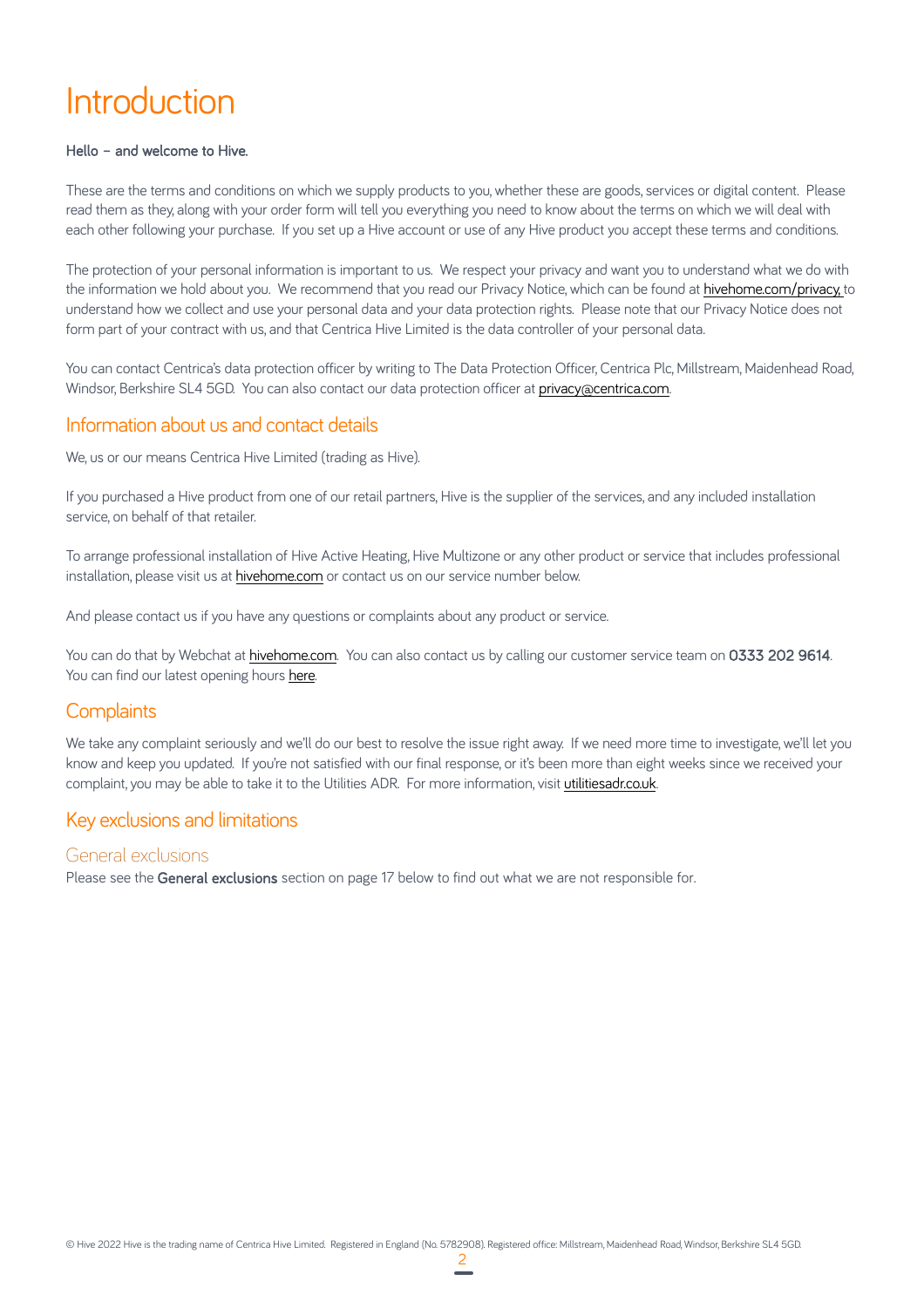# Our contract with you

## How we will accept your order

Our acceptance of your order will take place when we send an email to the email address you give us to accept your order, at which point a contract will come into existence between you and us.

#### If we cannot accept your order

If we're unable to accept your order, we'll contact you to let you know why. This might be because the product is out of stock, because we have identified an error in the price or description of the product or because we're unable to meet a delivery deadline you have specified.

# Your legal rights

We have a legal duty to supply products that comply with this contract. See below for a summary of your key legal rights in relation to the products. Nothing in these terms will affect your legal rights.

## Summary of your key legal rights

This is a summary of your key legal rights. These are subject to certain exceptions. For detailed information please visit the Citizens Advice website adviceguide.org.uk or call 03454 04 05 06.

#### **Cancellation**

If you bought your Hive product directly from the Hive website, you can have certain rights of cancellation, including:

- a right to change your mind and get a refund up to 14 days after the day you receive your Hive product. If you want to cancel Hive Active Heating or Hive Multizone which has already been installed, we may charge you a fee for any work we carried out before you confirmed your cancellation. Please see the **Cancellation** section below for more information; and
- if we fail to deliver the product within 30 days of you placing your order, you can cancel your order and get a full refund.

#### Hive products

In relation to any products, the law requires that goods must be as described, fit for purpose and of satisfactory quality. During the expected life of your product, your legal rights entitle you to the following:

- up to 30 days: if your item is faulty, then you can get a refund;
- up to six months: if your faulty item can't be repaired or replaced, then you're entitled to a full refund, in most cases; and
- up to six years: if the item can be expected to last up to six years you may be entitled to a repair or replacement, or, if that doesn't work, some of your money back.

#### Hive app

In respect of the Hive app, the law requires that digital content must be as described, fit for purpose and of satisfactory quality. This means that:

- if your digital content is faulty, you're entitled to a repair or a replacement;
- if the fault can't be fixed within a reasonable time, or without causing you significant inconvenience, you can get some or all of your money back; and
- if you can show the fault has damaged your device and we haven't used reasonable care and skill, you may be entitled to a repair or compensation.

#### Hive services

In relation to any services, the law requires that services must be carried out with reasonable care and skill. This means that:

- if a service isn't carried out properly, you can ask us to repeat or fix a service, or get some money back if we can't fix it;
- if you haven't agreed a price upfront, what you're asked to pay must be reasonable; and
- if you haven't agreed a time upfront, it must be carried out within a reasonable time.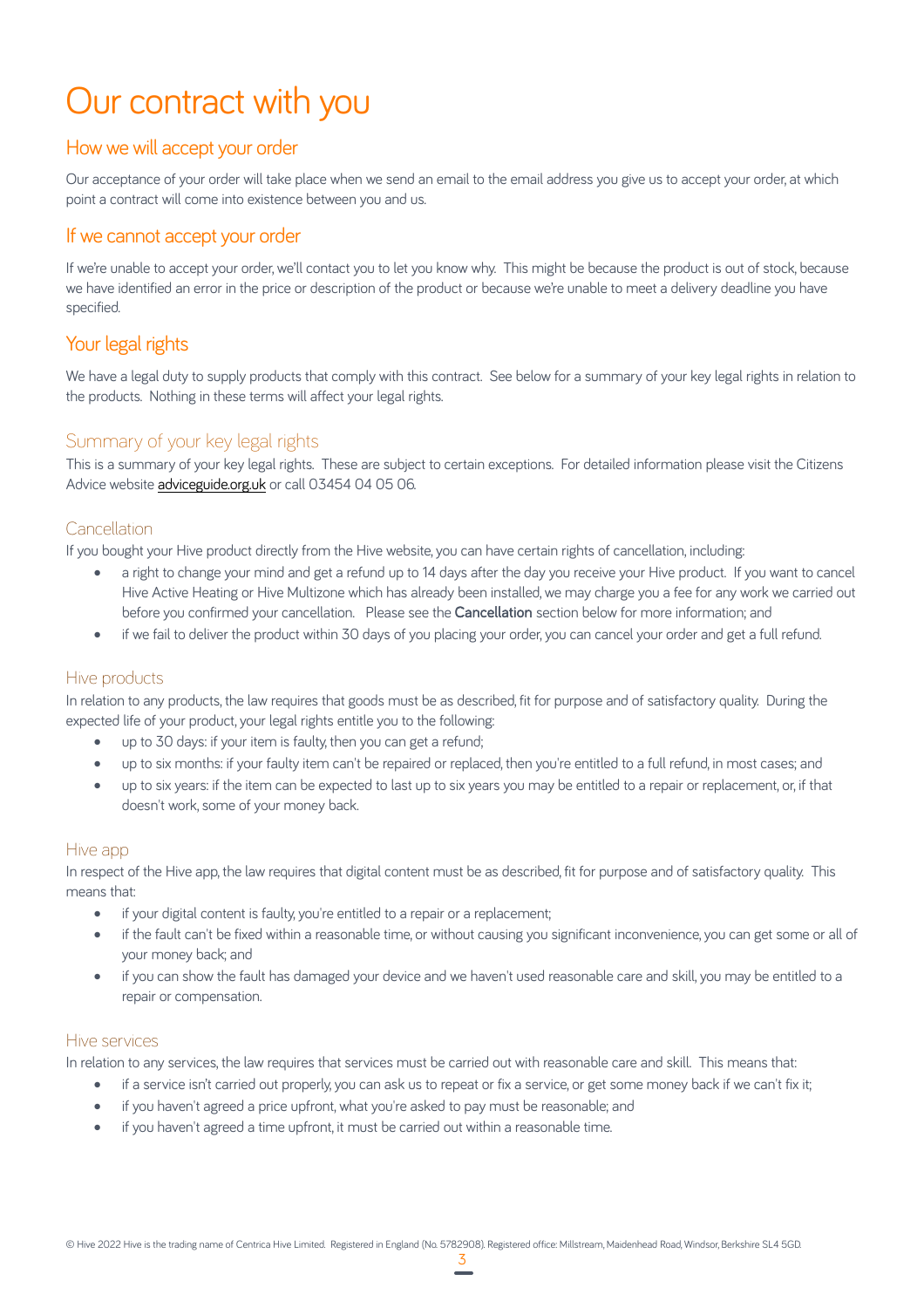# **Products**

# **Requirements**

Most Hive products require a Hive Hub to work. To use Hive products, you'll need in the property where the devices are being installed:

- A domestic broadband connection with sufficient bandwidth, Wi-Fi and a spare Ethernet port connection
- An extra power socket close to the broadband router

You'll also need:

- An Android or iOS device with an up to date operating system, with Internet access, if you want to monitor and/or control your Hive products via the Hive app
- An up to date web browser to use the online dashboard (IE10+, Chrome, Safari or Firefox)

## Hive Active Heating

To be eligible for Hive Active Heating, you'll need a working central heating system. Hive Active Heating can be installed on gas or LPG systems (and certain electric boilers).

The Hive Active Heating kit consists of:

- Thermostat this lets you control your heating and hot water manually
- Receiver (for use with the wireless thermostat) this tells your boiler to turn on and off when it receives a message from the thermostat or hub
- Hive Hub this plugs into your broadband router so that you can control your thermostat remotely from your smartphone, tablet or laptop

We have a wireless and a wired thermostat, depending on your existing heating system and accessibility. The wired thermostat is for when you have a combination boiler with an existing thermostat wired to it and you are happy to keep your thermostat in its current location. If you want to control your hot water, do not have existing thermostat wiring to where you want your thermostat to be and want to be able to move the thermostat around your home, you should use the wireless thermostat. This will require a separate Receiver to be installed.

If you're upgrading to Hive Active Heating 2 from Hive Active Heating, the new kit will comprise of a new Hive thermostat. If you're upgrading from Remote Heating Control, the new kit will comprise of a new Hive thermostat and a Receiver. Please ensure your existing kit is in working order before installing the new kit. If you're adding Hive Active Heating to an existing Hive system, the kit will comprise of a Hive thermostat and a Receiver as you'll already have the Hive Hub from your other Hive product.

## Hive Multizone

Hive Multizone is for when you have more than one existing heating zone in your home. For example, if you have a thermostat upstairs and another one downstairs, you have an existing zonal heating system. Hive Multizone allows you to control different heating zones in your home from the Hive app.

If you already have Hive Active Heating, you'll only need Hive Multizone kits – up to a maximum of five – for the extra heating zones in your home to upgrade to Hive Multizone.

To be eligible for Hive Multizone, you'll need:

- Hive Active Heating
- a suitable central heating system with separate heating zones controllable by a zone valve the component within a central heating system that controls the flow of heating to different zones

Hive Multizone is designed to cover up to six heated zones in your home. If it's installed in more than six zones, you accept that this may impact the Hive Multizone system performance, including the possibility that the whole Hive system may not work. We can install Hive Multizone for more than six zones, but we won't be responsible for the Hive Multizone system performance, whether it's installed by us, a third party or by you in more than six zones.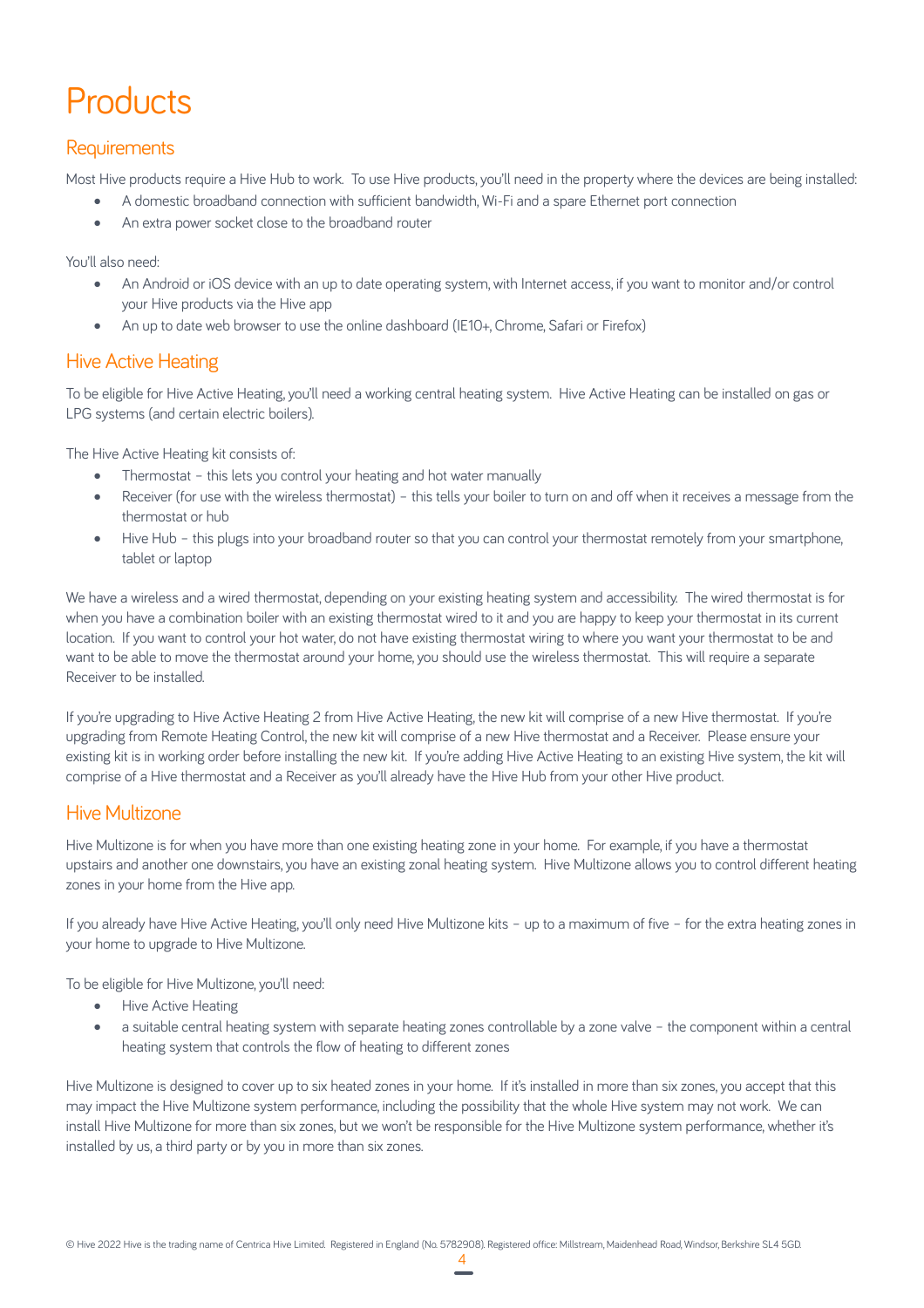# Cameras and audio monitoring devices

Our cameras and audio monitoring devices – such as Hive View and Hive Hub 360 – are advanced remote monitoring tools. When activated and not in privacy mode, they monitor for visual and audio triggers (depending on the product). When triggered, the device will send a notification to your Hive app and start recording until the trigger event has ended, and these recordings will be available to view on and download from your Hive app in accordance with the terms of your service plan.

We use sophisticated video and audio monitoring algorithms to trigger the detection of people, motion or sounds - they are very good, but they are not perfect, and so we can't guarantee that they'll always detect a trigger event, nor can we promise that they'll never mistake another noise for a trigger event. Hive Hub 360 can detect glass in windows or doors breaking, smoke and carbon monoxide alarms and a dog barking in the home.

We use the Internet to receive the triggers and to send notifications to you – we'll do our best to keep our infrastructure running but there may be instances which prevent or delay notification delivery or performance of any Hive Actions you have set.

For all of these reasons, your device is not a replacement for your own vigilance, nor should it be used in safety-critical applications. Please be sensible and thoughtful in terms of where you place cameras and respect your neighbours' privacy.

## Product guarantee

All materials and parts purchased from us are guaranteed for one year from the date that you set them up and/or pair them with the Hive Hub. Within this one-year period, if the materials or parts develop a fault then we'll repair or replace them free of charge.

This guarantee only applies to material we provide and repairs we carry out and doesn't apply to any other unrelated faults with your central heating system or appliances.

If you have Hive Multizone, this guarantee doesn't cover faults in your Hive Multizone system if you've installed it in more than six heating zones.

# Consumer rights

This guarantee doesn't affect your statutory rights under the Consumer Rights Act 2015 and any laws that replace it. If you want independent advice about your rights, you can speak to Citizens Advice or Trading Standards.

# Installation

## Self-installation

If you've bought any Hive product without installation included, you are responsible for installing it. Please see the product user guide for help on how to do this.

We won't be responsible, and no refund will be given for any costs, loss or damage that you do to your property or suffer which is caused by the incorrect installation of your Hive product.

If you've bought Hive Active Heating or Hive Multizone without installation, we recommend that you arrange for it to be installed by a fully qualified and Gas Safe registered (formerly CORGI) professional.

You are responsible for making sure that there is an adequate gas supply to your property. If necessary, we can put you in touch with your gas transporter to arrange this.

If you need to connect new equipment to your existing central heating system, we won't be responsible for the cost of repairing or replacing parts of your existing system which later develop a fault. Also, we won't be responsible if your central heating system doesn't work properly because your water supply becomes inadequate or the water pressure varies.

# Professional installation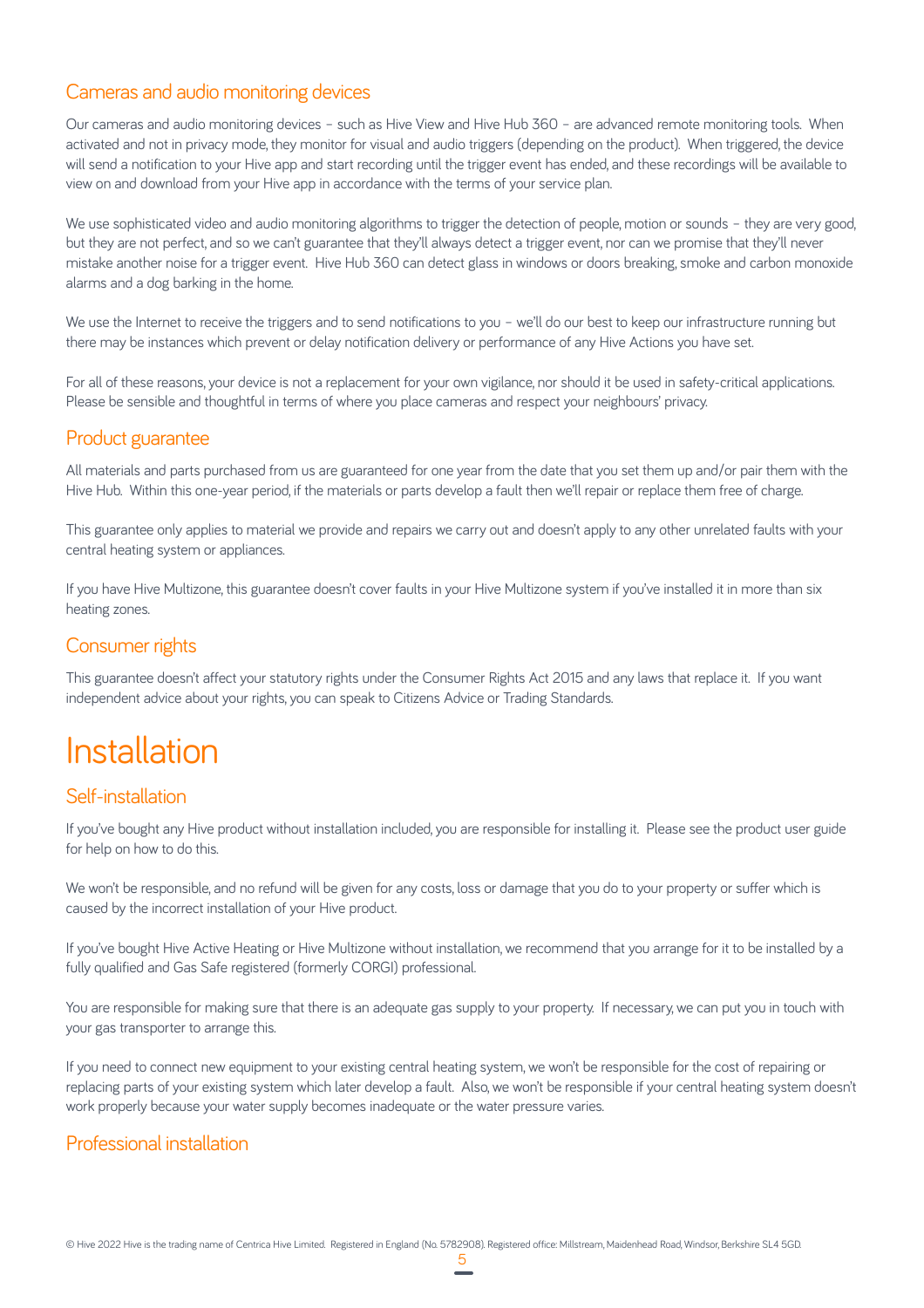## Arranging installation

If you have bought a product, pack or service that includes professional installation, please contact us on the details above to book an installation appointment. We agree to carry out the work to install and provide your Hive product on these terms and conditions.

If you bought a Hive product with professional installation included from one of our retail partners, you'll need to book your installation online at hivehome.com. The engineer will provide the other components of the kit during installation.

## Our territories

Please note that we cannot arrange for installation of Hive products in Northern Ireland, the Isle of Man, the Channel Islands and certain Scottish highlands and islands. Please check if installation is supported at your address before booking to avoid disappointment.

## Reasonable timeframes

We'll confirm an installation appointment time to install your Hive product. We aren't responsible for installation delays caused by bad weather or any other circumstances beyond our control.

We'll install your Hive product during normal working hours which are 8.00am – 6.00pm Monday to Friday. We may charge extra for installation outside normal working hours, but we will agree any such charge with you first.

## Your responsibility

You'll be responsible for ensuring that before we install your Hive Active Heating or Hive Multizone there is an adequate gas supply and an eligible gas central heating system in your home. Please note the requirement for a working central heating system in the Requirements clause of the Products section.

## Engineers

Normally, we'll send a British Gas engineer to carry out the work but sometimes, to carry out the installation as quickly as possible, we may need to use sub-contractors. All sub-contractors are approved by us and are fully qualified. All British Gas engineers and subcontractors carry identity cards.

## Getting into your home

Engineers will only work in your home if there's someone 18 years old or older there at all times during the visit. It's your responsibility to give them access to your home. If they can't get access, they won't be able to complete the work and it's then up to you to arrange another appointment.

## Additional charges

There'll be an extra charge for any changes or additional work which you ask for, or if there is additional work needed to install your Hive product(s). If this happens, we'll explain the reason for the additional work and let you know what the extra charge for the work would be first, so you can decide if you'd like to go ahead.

If we need to connect new equipment to your existing central heating system to allow Hive Active Heating to work, we'll agree this and any costs with you before doing so. We'll not be responsible for the cost of repairing or replacing parts of your existing central heating system which later develop a fault, unless it's due to work we carried out that caused the fault. Also, we won't be responsible if your central heating system doesn't work because your water supply becomes inadequate or the water pressure varies.

## No compensation

We won't pay any compensation if we're unable to complete the installation of your Hive product during the appointment. However, we'll make another appointment with you for a time that suits to complete the work at no extra cost. If you or anyone else fails to keep an agreed appointment time for the installation of your Hive products on more than two occasions, we may charge extra for **installation** 

## Reasonable care

The engineer will take reasonable care to carry out the installation without causing unnecessary damage to your property. They'll make good any unnecessary damage that is directly caused by their negligence. However, the installation (including removing or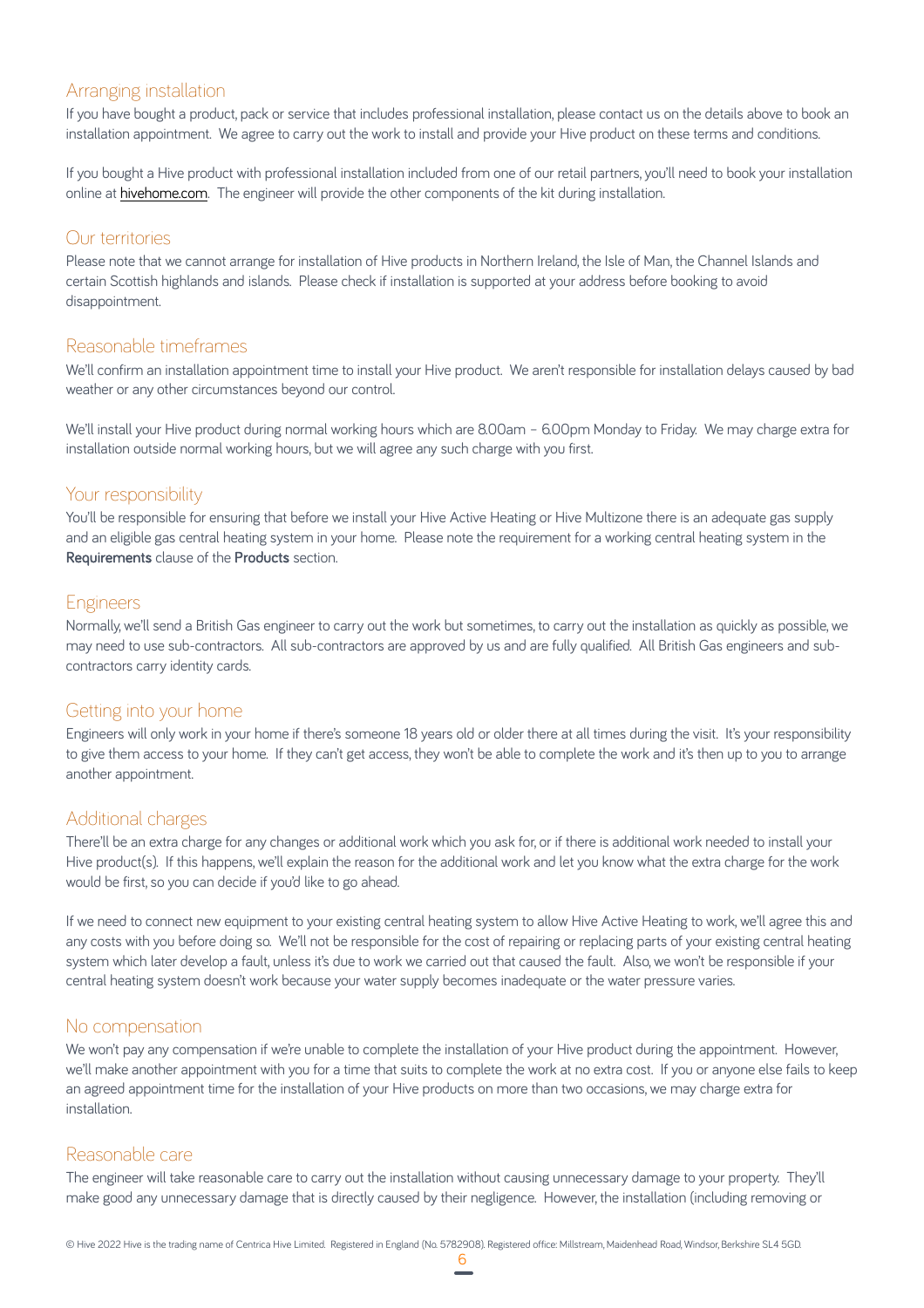dismantling existing fixtures and fittings) may cause damage and certain areas may need redecoration after they finish the installation. This is your responsibility and is not included in the purchase price of your Hive product.

## Working in dangerous or unsafe conditions

The engineer won't start or continue doing any work in your home if they believe there's a health and safety risk, for example: hazardous chemicals, pest infestations, verbal or physical abuse, or harassment. And they won't return to finish the work until that risk is gone. If any asbestos needs to be removed before they can start work in your home, you'll need to arrange and pay for someone else to remove it and give you a clean air certificate which you'll need to show them.

## Tenants need landlords' permission

If you are a tenant, you may need your landlord's permission to carry out the work required to install your Hive product(s). Unless you tell us otherwise, we'll assume that you have this permission. We won't be responsible if we carry out work and you don't have your landlord's permission. You'll be responsible for any losses we suffer as a result of you failing to get your landlord's permission.

# Installation guarantee (if you have bought a product with installation included)

#### One-year guarantee

If our work is faulty, we'll carry out the work again free of charge. Our work is guaranteed for one year from the date that we finish it.

This guarantee only applies to materials we provide and work we carry out and does not apply to any further unrelated faults with your central heating system or other appliances.

If your Hive product develops a fault you should call us to report this on the Service number shown above. We'll do what we can to fix the fault as quickly as possible.

## Consumer rights

This guarantee doesn't affect your statutory rights under the Consumer Rights Act 2015 and any laws that replace it. If you want independent advice about your rights, you can speak to Citizens Advice or Trading Standards.

# **Services**

# General terms

In addition to our products, we offer various services.

Your service agreement will last for as long as you continue to make your monthly payments, you tell us you no longer want it or we cancel it. Please see the Cancellation section below for details.

You can cancel the service at any time and will stop receiving that service. If you contact our call centre to cancel your service at least ten calendar days before your next payment is due to be taken, you won't be charged for the next month. If you cancel in the last ten days of the billing period, your service will end the month after.

Please see the Termination sections for each service below for details of what will happen to your service when you cancel it or fail to make payment when due.

Our services are subject to withdrawal or variation at any time. Where a service is to be withdrawn, we will always try to give you prior written notice (by email) of the withdrawal and any reasons for the withdrawal.

We reserve the right at our sole discretion to refuse a service for any customer.

# Hive Heating Plus

#### **Requirements**

To use Hive Heating Plus, you'll need:

• a Hive Active Heating thermostat (Not multizone)

© Hive 2022 Hive is the trading name of Centrica Hive Limited. Registered in England (No. 5782908). Registered office: Millstream, Maidenhead Road, Windsor, Berkshire SL4 5GD.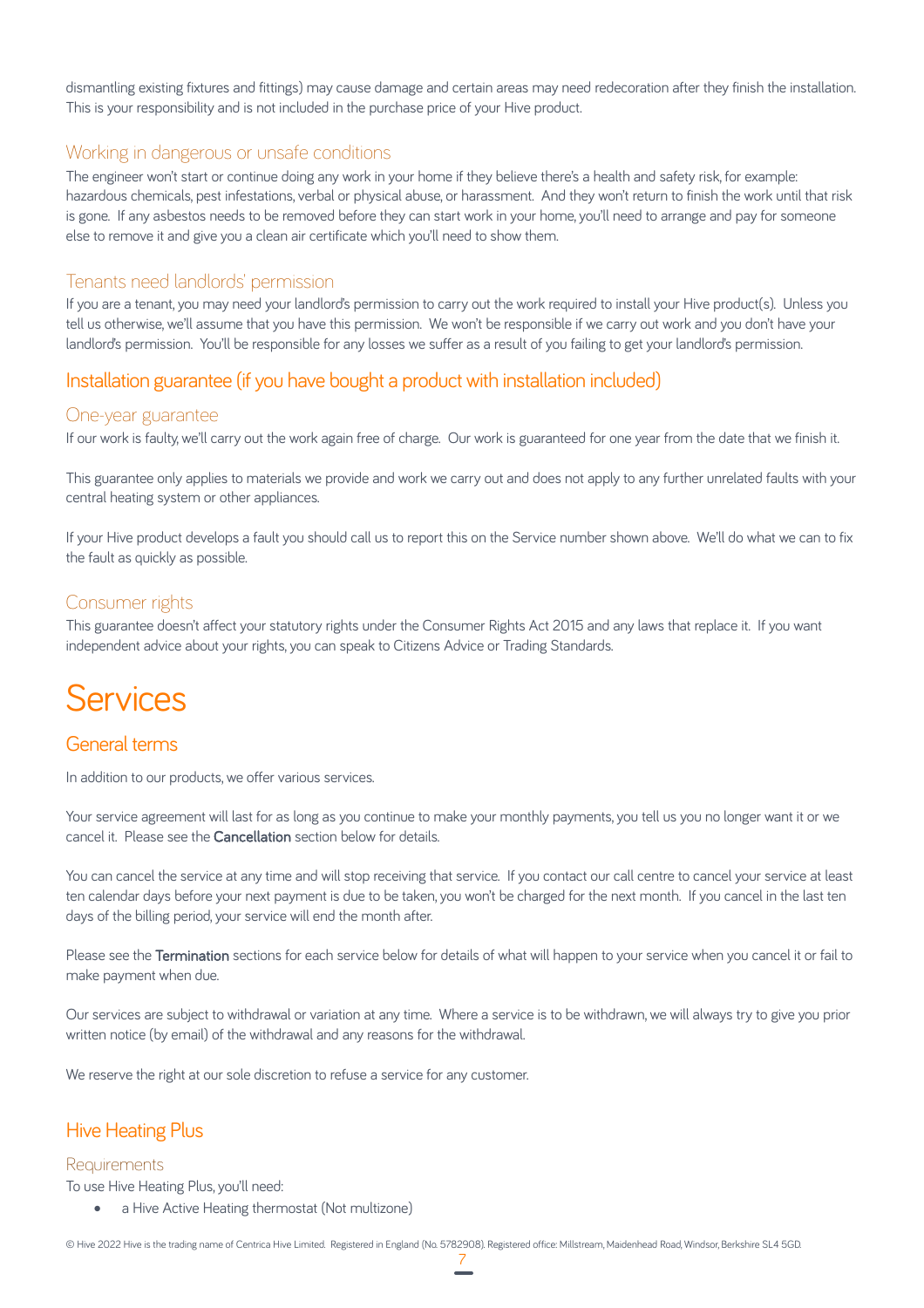#### Features

Hive Heating Plus makes it easier for you to control and save on your heating spend and keep an eye on the heating efficiency of your home, while offering you selected perks and discounts. It is available to anyone, whether a new or existing Hive customer, and will entitle members to various benefits, such as a savings tracker, personalised tips and heating efficiency alerts,

Please note that any savings targets are based on your previous energy consumption and home profile and are estimations only. We cannot guarantee the savings that can be achieved, and they are subject to how you use your Hive heating products and how much you follow our tips and suggestions.

#### Ongoing warranty

This warranty applies to all Hive heating products (Hive Active Heating thermostat and Hive Radiator Valves) you own. Please note that the Hive heating products must be working and already paired with your Hive Hub at the point of taking out Hive Heating Plus to be covered by this warranty. Any Hive heating products bought and paired whilst you have Hive Heating Plus will also be covered. If you've bought a Hive heating product within the last year, this guarantee will apply in addition to the one-year product guarantee offered with all Hive products. If any covered Hive heating products develop a fault during your Hive Heating Plus subscription, we will repair or replace them free of charge. This warranty does not include the installation of repaired or replacement products, which will be your responsibility. If you want us to help with this, please contact us on the details above to find out about our charges and book an appointment.

If you have British Gas HomeCare or subsequently buy British Gas HomeCare, please be aware that both this guarantee and your HomeCare agreement will cover faults in your Hive Active Heating thermostat, resulting in dual cover. If a fault does occur with your Hive thermostat, please call the Hive team on 0333 202 9614 to report the fault. Please be aware that if you ask British Gas to repair a fault with your Hive thermostat under your HomeCare agreement, an excess may be payable.

#### *Limitations*

This guarantee only applies to products we provide; it doesn't apply to any other unrelated faults with their installation or with your central heating system or other appliances.

This guarantee is subject to fair use and we may not be able to repair or replace your Hive heating products if we suspect any abuse.

#### *Consumer rights*

This guarantee doesn't affect your statutory rights under the Consumer Rights Act 2015 and any laws that replace it. If you want independent advice about your rights, you can speak to Citizens Advice or Trading Standards.

## Discount on purchase of Hive products

We'll give you a discount of 10% when you buy any Hive product direct from us, being a device or accessory. This discount does not apply to the purchase of subscriptions, is subject to fair use and cannot be used in conjunction with any other offer unless expressly stated otherwise.

#### Free delivery

By having Hive Heating Plus, you'll also get free delivery by first class Royal Mail on all Hive products and accessories you buy. If the products are above £50 in value, delivery will be tracked. Free delivery does not include next day delivery, which you would still need to pay for if required.

#### Discount on home repairs

We'll also give you a discount of 10% when you arrange for any home repairs through Local Heroes (a booking platform for local tradespeople, backed by a 12-month warranty from British Gas). This discount applies to any jobs that Local Heroes can perform, is subject to fair use and cannot be used in conjunction with any other offer unless expressly stated otherwise. This discount does not apply to boiler installations and EV installations.

#### SMS notifications

As a Hive Heating Plus customer you can choose SMS notifications in addition to email and push notification for alerts from your Hive app. This will be subject to fair use, and if we determine that your Hive system is generating an unreasonably high number of alerts, we can change these to push or email notifications.

© Hive 2022 Hive is the trading name of Centrica Hive Limited. Registered in England (No. 5782908). Registered office: Millstream, Maidenhead Road, Windsor, Berkshire SL4 5GD.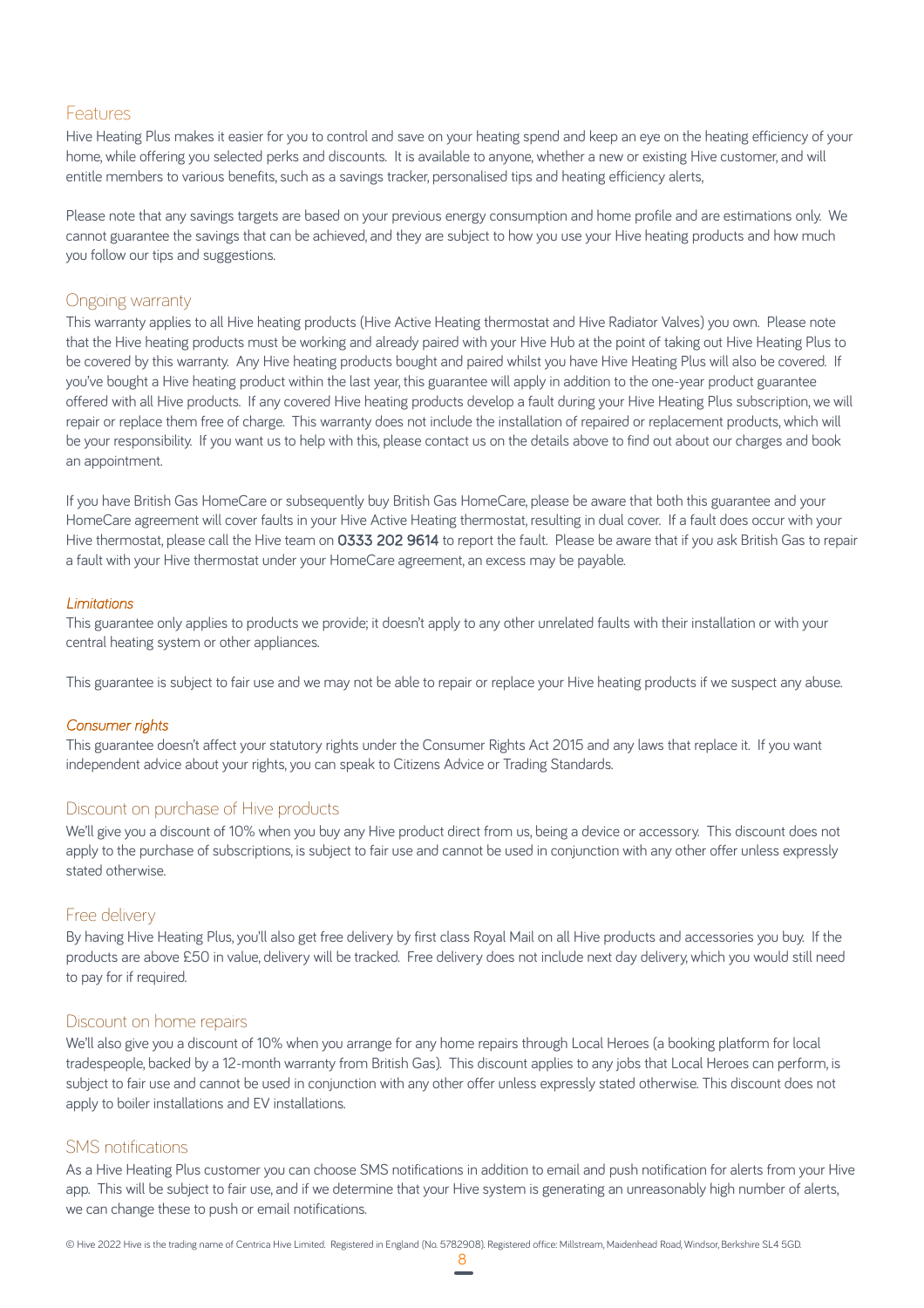## **Termination**

If you cancel your Hive Heating Plus subscription or fail to make payment when due, you will no longer receive the features and benefits of this service, and your Hive heating products won't be covered by the ongoing warranty. You also won't be able to access any discounts or receive or enable SMS notifications until payment has been made.

# Hive HomeShield

Hive HomeShield enables certain Hive devices to monitor your home and send notifications to your smartphone via the Internet whenever they detect unexpected activity.

## Key points:

- The Hive HomeShield service will only monitor the areas, doors or windows where the devices are installed, and only where the devices are installed correctly and are functioning.
- We use the Internet to receive the triggers and to send notifications to you we will do our best to keep our infrastructure running but, even so, there may be problems which prevent or delay delivery of notifications.
- It is up to you what action you take in response to a notification. Any call outs or related services or support that you or anyone else may require or choose to instigate in the event of any notification is not included in the Hive HomeShield service.
- To get notifications, you'll need:
	- o a Hive account and the Hive app;
	- o to install certain Hive devices in your home (or have them installed professionally);
	- o an always-on Wi-Fi network connected to a broadband connection in your home;
	- o an Android or iOS smartphone with an up-to-date operating system to receive alerts from the Hive products via the Hive app. Please note that your smartphone will need to be switched on and have internet access to receive alerts; and
	- o an active subscription to Hive HomeShield service.

## Features and benefits

Hive HomeShield is our smart alarm system. It connects certain Hive devices by a smart service, giving you complete control of all your home security in your Hive app. Hive HomeShield gives you access to the features and benefits set out below for as long as you continue to make your monthly payments. We may change these features and benefits – please see below for details.

## 30-day camera history

We'll give you rolling 30-day camera history with Hive HomeShield for each of your Hive View cameras, depending on your plan.

## Ongoing warranty

This warranty applies to your Hive products that are associated with your HomeShield service, working and visible on your Hive HomeShield dashboard in the Hive app either at the point of taking out Hive HomeShield and/or if bought and paired during your subscription.

The Hive products that can be associated with Hive HomeShield and that are covered by this warranty are the Hive Keypad, the Hive Siren, Hive Lights, Hive Plugs, Hive Sensors, Hive Hubs (Nano 2, Nano 2.5 and Hive Hub 360) and Hive signal boosters. The warranty will apply to the number of Hive View cameras covered by the level of Hive HomeShield service included in your plan, and will apply to the camera(s) that it is attached to on purchase and cannot then be transferred to another Hive View camera.

This warranty does not cover any Hive Active Heating products (thermostats or Hive Radiator Valves), Hive Leak Sensor, Boiler IQ or any third party products that integrate with Hive, such as Philips Hue lights or any Amazon or Google devices. This warranty also does not cover the replacement of batteries in any Hive product.

This warranty will apply in addition to the one-year product guarantee offered with your Hive products and will cover any Hive products you have previously purchased, but your Hive products must be included in the Hive HomeShield dashboard of your Hive app at the time of any issues arising for them to be covered by this warranty.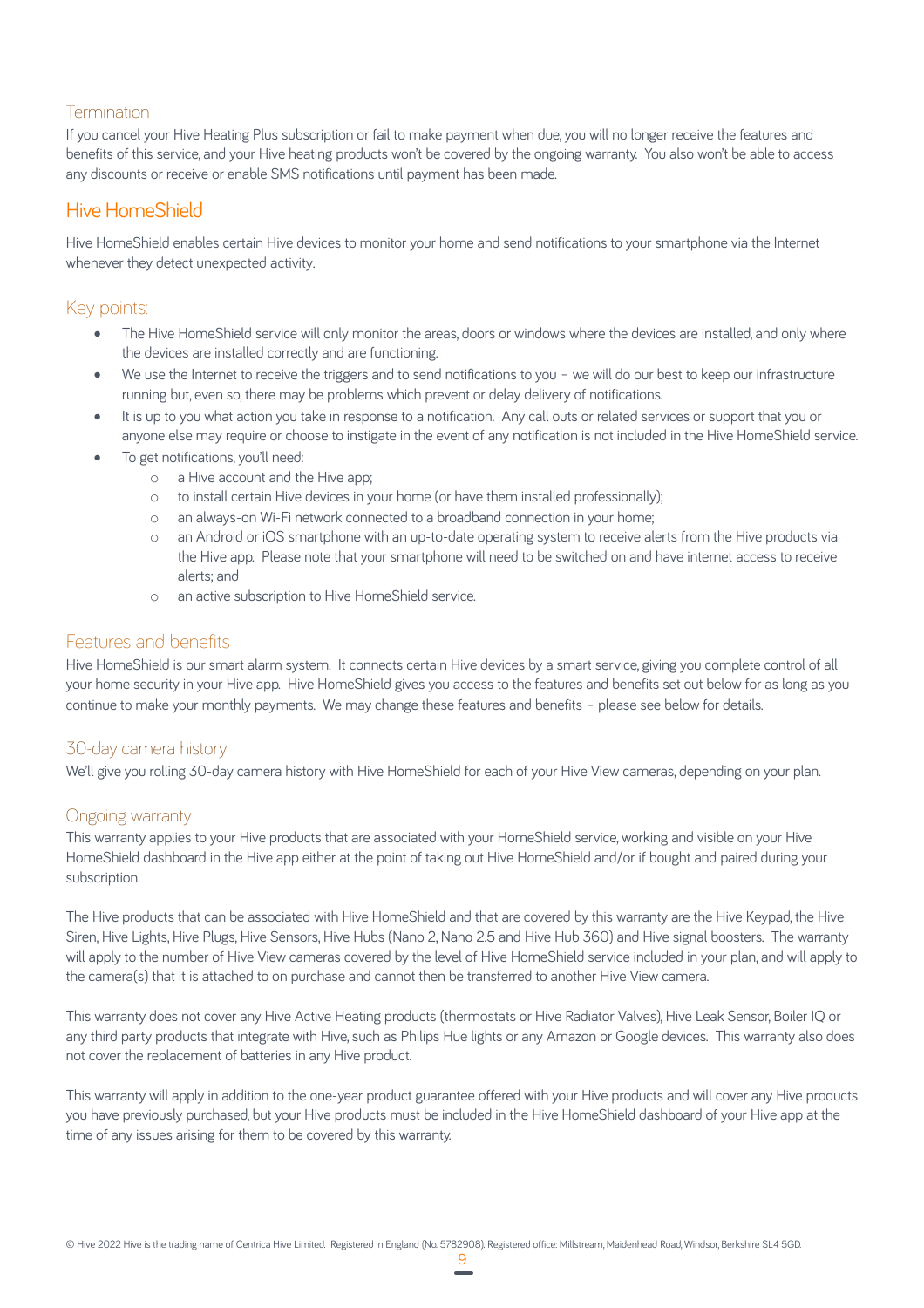If any qualifying Hive product develops a fault during your Hive HomeShield subscription, then we will repair or replace it free of charge. This warranty does not include the installation of repaired or replacement products, which will be your responsibility. If you want us to help with this, please contact us on the details above to find out about our charges and book an appointment.

If you have more than one plan including cover, your products might be covered twice.

This warranty doesn't affect your statutory rights under the Consumer Rights Act 2015 and any laws that replace it. If you want independent advice about your rights, you can speak to Citizens Advice or Trading Standards.

## Discount on purchase of Hive products

We'll give you a discount of 10% when you buy any Hive product direct from us, being a device or accessory. This discount does not apply to the purchase of subscriptions, is subject to fair use and cannot be used in conjunction with any other offer unless expressly stated otherwise.

#### Free delivery

You will also get free delivery by first class Royal Mail on all Hive products and accessories you buy. If the products are above £50 in value, delivery will also be tracked. Free delivery does not include next day delivery, which you would still need to pay for if required.

#### Number of cameras supported

Please note that Hive HomeShield may be limited to the number of cameras depending on your plan, being one, two or an unlimited number, which must all be installed at the same address and paired to your Hive account.

Please note that the system performance and quality of livestreaming and recordings history will depend on your broadband speed at your property, and if you have multiple cameras installed, you accept that this may impact the availability and quality of livestreaming.

#### **Products**

Hive HomeShield works with certain Hive devices, which may be standalone products that connect by Wi-Fi or may be added to your existing Hive system, whether you have Hive Active Heating or other Hive products. If the products need to be connected to a Hive system, you will need a Hive Hub to allow the Hive products to function.

Hive HomeShield works with the following Hive devices, which may be used in any number or combination: Hive Siren, Hive Keypad, Hive Sensors, Hive View, Hive View Outdoor, Hive Lights, Hive Plugs, Hive signal boosters and the Hive Hub.

## Exclusions

Please note that we will not be responsible for:

- any call outs or related services or support that you or anyone else may require as a result of any notifications being received;
- any costs, loss or damage that you or anyone else suffers as a result of any Hive products or services failing to detect a break-in because of a system failure;
- any costs, loss or damage that you or anyone else suffers as a result of any Hive products or services failing to detect a break-in because the Hive products do not cover the relevant section of your property;
- any costs, loss or damage that you or anyone else suffers as a result of any Hive products not being properly installed; or
- any costs, loss or damage that you or anyone else suffers as a result of the records provided by any Hive products or services being considered insufficient evidence of adequate security by an insurance company.

#### Limitations

The Hive HomeShield service and devices are for personal and domestic use only at a single residential property. The Hive devices are not certified by Underwriters Laboratories or any equivalent certification and may not be accepted by an insurance company as adequate evidence of damage or loss to support an insurance claim.

The Hive HomeShield service and devices may not function properly if installed or used in any location other than your home address, and you agree to have them installed only in your own home and at a single address.

We use the Internet to receive the triggers and to send notifications to you – we'll do our best to keep our infrastructure running but there may be instances which prevent or delay notification delivery or performance of any service.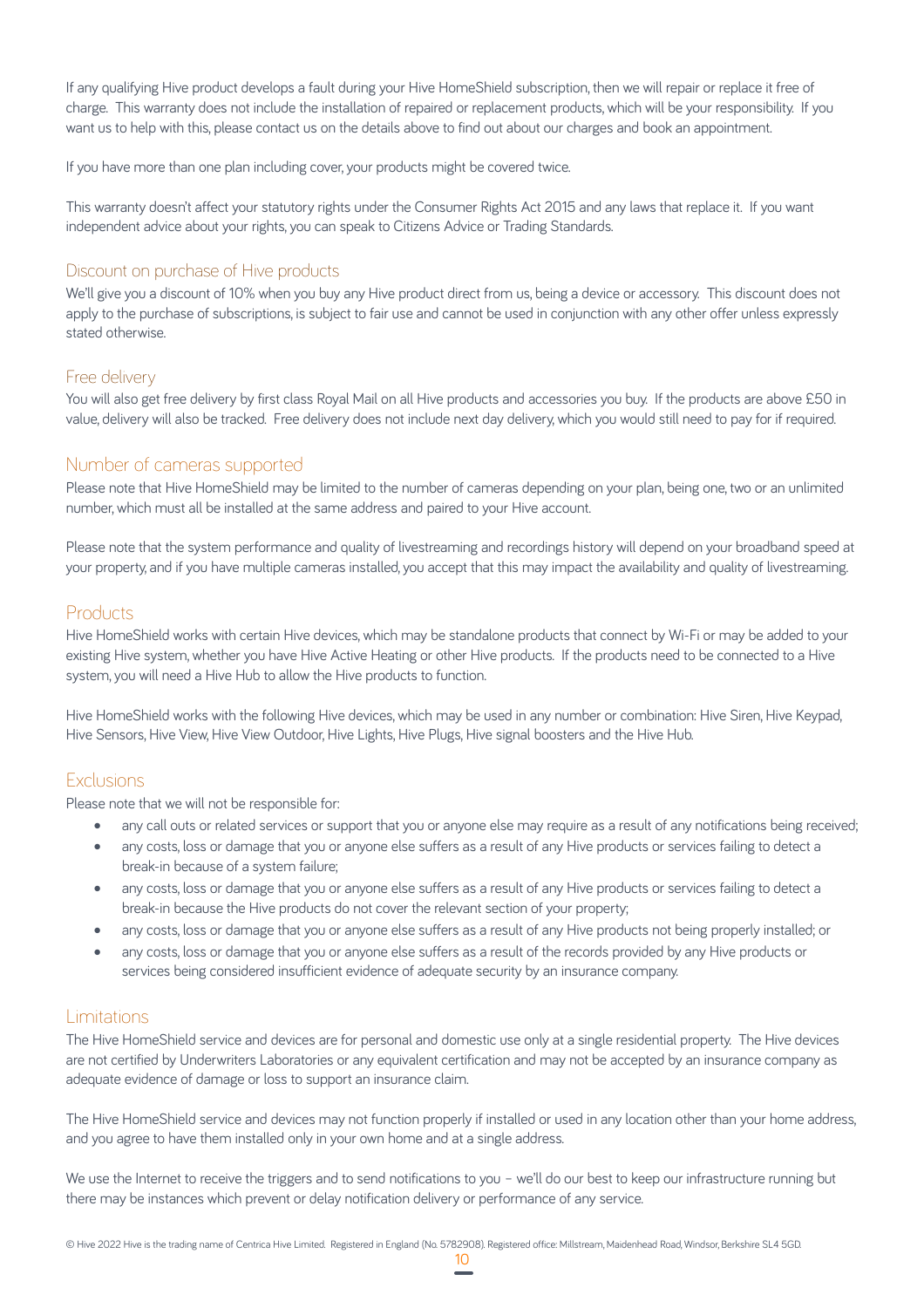# Termination

If you cancel your Hive HomeShield or fail to make payment when due, you will no longer receive the features and benefits of that service. This means that the devices will continue to work, but your 30-day camera history will stop rolling and will revert to 24-hour camera history and you will no longer have access to your 30-day history. You will lose the app functionality of Hive HomeShield and certain service features and your Hive View camera(s) won't be covered by the ongoing warranty. You also won't be able to access any discounts or receive or enable SMS notifications until payment has been made.

# Hive Leak Plan

## Features

The Hive Leak Sensor will monitor water within your home and send a notification to your smartphone whenever it detects an abnormal or unexpected duration or rate of water flow. The Hive Leak Sensor will detect all continuous water flows, and it will also distinguish between strong and weak flows. These flows could be from visible damage like a cracked pipe, or hidden flows like a faulty water appliance that needs fixing, for example a push-button toilet or dripping header-tank valve.

Please note that the Hive Leak Sensor will not detect any leaks in your home that are not from the water mains pipes. It will also not detect leaks that are on a closed system, for example on your central heating system or waste system. It will not pick up leaks in sealed hot water heating or wastewater systems as these are not directly fed from the cold water main supply. The sensor will also not detect multiple leaks, or a new leak where an existing leak still exists and has not been repaired.

Exposure to outside air can impact the ability of the sensor to reliably detect flows of water, so the Hive Leak Sensor must be installed inside the property and not, for example, in a garage and close to the mains water shut-off valve.

## **Partners**

If you have been provided with your Hive Leak Sensor by one of our partners, for example an insurance provider, as a product linked to a home insurance policy, you agree that we will share certain data about your usage of the device with those partners, and they may use the fact that you have this device, along with information about your usage of it, in assessing their pricing and policy terms, and to assess your eligibility to claim under your insurance policy.

## Limitations

Hive Leak Plan does not include any call outs, related services or work that you may require in the event of a leak being detected in your home. This may be included in your household insurance agreement. Please check the terms of your agreement.

## Product requirements

To get notifications, you'll need

- To create a new Hive account if you don't already have one
- A Hive Leak Sensor. This will be posted to you
- An always-on Wi-Fi broadband connection
- An Android, iOS or Amazon smartphone with an up to date operating system to receive alerts from the Hive Leak Sensor via the Hive app. Please note that your smartphone will need to have reception and data coverage to be able to receive alerts

## What's included

- The Hive Leak Sensor
- Access to your Hive Leak Sensor from the Hive app
- Notifications to your smartphone if unusual flow of water is detected

## What's not included

- The Hive Hub or any other Hive products or services Installation the Hive Leak Sensor can be installed
	- by you. Please see the product user guide for help on how to do this.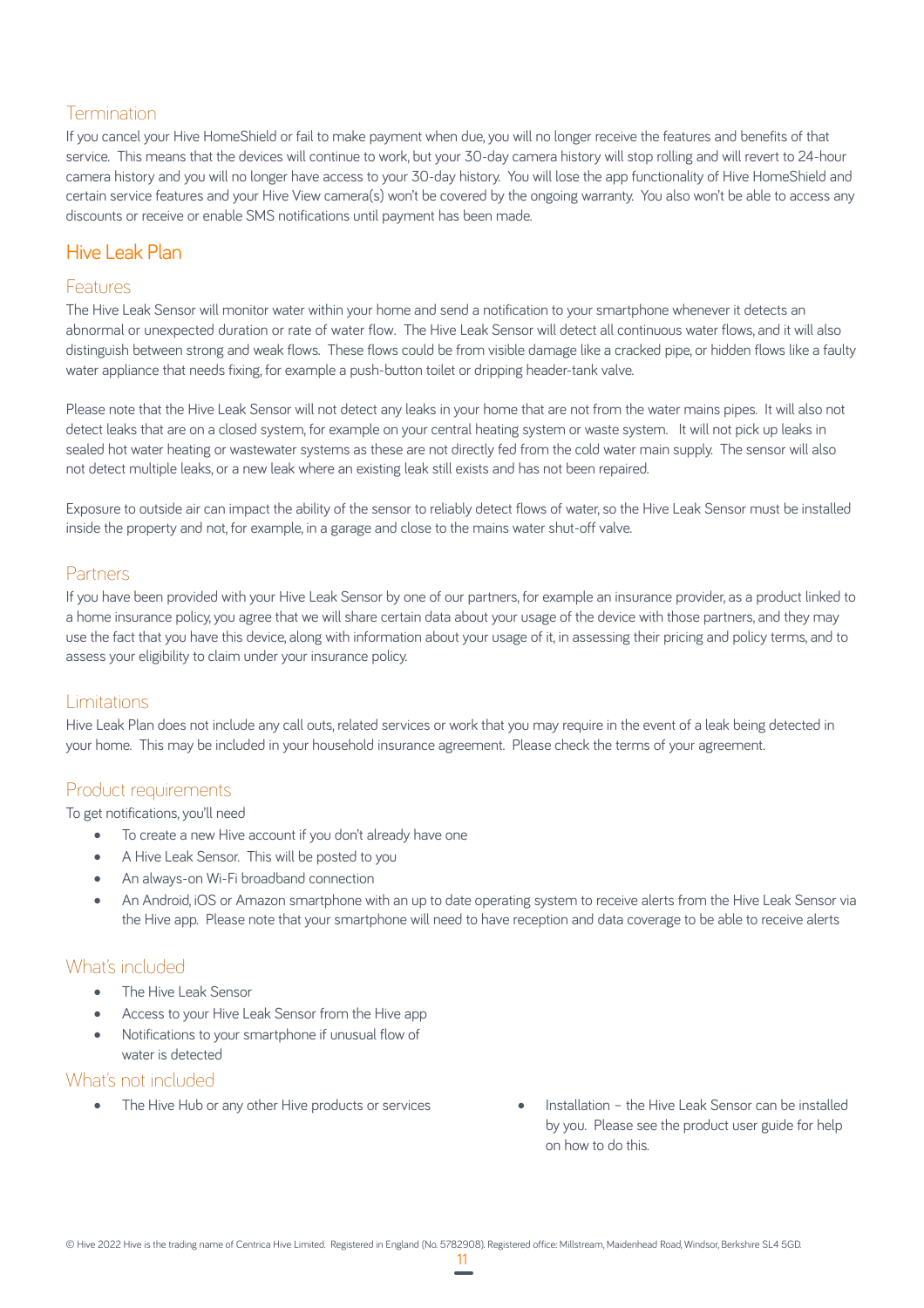

# **Cancellation**

If you or we cancel in the first 12 months, a cancellation fee of £15 will be payable. You'll also no longer receive notifications but will need to remove and deactivate your Hive Leak Sensor.

## Our responsibility for loss or damage

The Hive Leak Sensor is an advanced detection device – it constantly monitors the water temperature and flow in your mains pipe. When it detects an unusual flow, the device will send a notification to your Hive app, and the app will lead you through some troubleshooting steps.

We use sophisticated diagnostic algorithms to do this leak detection – they are very good, but they are not perfect, and so we cannot guarantee that they will always detect a leak, nor can we promise that they will never mistake some other event for a leak. We use the internet to receive the triggers and to send notifications to you – we will do our best to keep our infrastructure running but, even so, there may well be problems which prevent or delay delivery of notifications to you. For all of these reasons, your Hive Leak Sensor is not a complete replacement for your own vigilance.

Please note that, as the Hive Leak Sensor needs to learn about the water usage in your home, you won't receive any notifications during the first 24 hours after installation of the sensor.

## Hive Live

## Features

Hive Live is available to anyone, whether a new or existing Hive customer, and will entitle members to the following benefits.

## Ongoing warranty

This warranty applies to all Hive products you own. Please note that the Hive products must be working and already paired with your Hive Hub at the point of joining Hive Live to be covered by this warranty. Any Hive products bought and paired whilst you have Hive Live will also be covered. If you've bought a Hive product within the last year, this guarantee will apply in addition to the one-year product guarantee offered with all Hive products. If any covered Hive products develop a fault during your Hive Live membership we will repair or replace them free of charge. This warranty does not include the installation of repaired or replacement products, which will be your responsibility. If you want us to help with this, please contact us on the details above to find out about our charges and book an appointment.

If you have British Gas HomeCare or subsequently buy British Gas HomeCare, please be aware that both this guarantee and your HomeCare agreement will cover faults in your Hive Active Heating thermostat, resulting in dual cover. If a fault does occur with your Hive thermostat, please call the Hive team on 0333 202 9614 to report the fault. Please be aware that if you ask British Gas to repair a fault with your Hive thermostat under your HomeCare agreement, an excess may be payable.

#### *Limitations*

This guarantee only applies to products we provide; it doesn't apply to any other unrelated faults with their installation or with your central heating system or other appliances.

This guarantee is subject to fair use and we may not be able to repair or replace your Hive products if we suspect any abuse.

#### *Consumer rights*

This guarantee doesn't affect your statutory rights under the Consumer Rights Act 2015 and any laws that replace it. If you want independent advice about your rights, you can speak to Citizens Advice or Trading Standards.

## Discount on purchase of Hive products

We'll give you a discount of 10% when you buy any Hive product direct from us, being a device or accessory. This discount does not apply to the purchase of subscriptions, is subject to fair use and cannot be used in conjunction with any other offer unless expressly stated otherwise.

1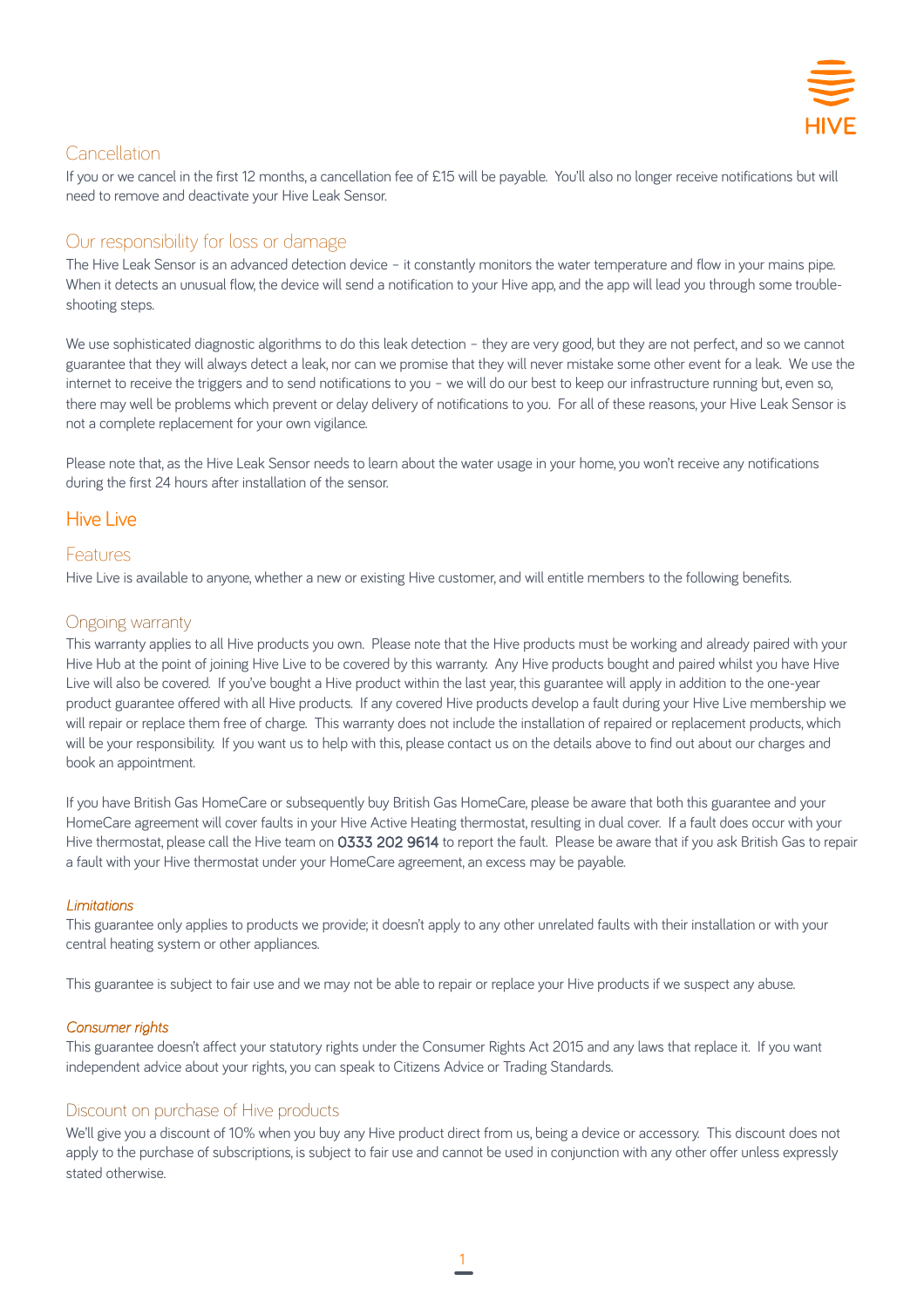#### Free delivery

By having Hive Live, you will also get free delivery by first class Royal Mail on all Hive products and accessories you buy. If the products are above £50 in value, delivery will be tracked. Free delivery does not include next day delivery, which you would still need to pay for if required.

#### SMS notifications

As a Hive Live member, you can choose SMS notifications in addition to email and push notification for alerts from your Hive devices. This will be subject to fair use, and if we determine that your Hive system is generating an unreasonably high number of alerts, we can change these to push or email notifications.

#### **Termination**

If you cancel your Hive Live or fail to make payment when due, you will no longer receive the features and benefits of that service, and your Hive products won't be covered by the ongoing warranty. You also won't be able to access any discounts or receive or enable SMS notifications until payment has been made.

## Hive Video Playback Membership

#### Features and benefits

Hive Video Playback Membership gives you access to the features and benefits set out here. The access to these features and benefits will last for as long as you continue to make your monthly or annual payments. We may change these features and benefits – please see below for details.

#### 30-day camera history

We'll give you rolling 30-day camera history with Hive Video Playback for each of your Hive View cameras, depending on your plan.

#### Ongoing warranty

This warranty applies to your Hive View camera(s) that are working and visible on your Hive account or Hive app dashboard either at the point of taking out Hive Video Playback Membership and/or if bought and paired during your membership. This warranty will apply in addition to the one-year product guarantee offered with your Hive View cameras and will cover any Hive View cameras you have previously purchased if your Hive Video Playback Membership level of plan covers a sufficient number of cameras. The warranty cover will apply to the Hive View camera(s) that it is attached to on purchase and cannot then be transferred to another Hive View camera(s).

If any Hive View camera develops a fault during your Hive Video Playback Membership, then we will repair or replace it free of charge. This warranty does not include the installation of repaired or replacement products, which will be your responsibility. If you want us to help with this, please contact us on the details above to find out about our charges and book an appointment.

If you have more than one plan including cover, your products might be covered twice.

This warranty doesn't affect your statutory rights under the Consumer Rights Act 2015 and any laws that replace it. If you want independent advice about your rights, you can speak to Citizens Advice or Trading Standards.

#### Discount on purchase of Hive products

We'll give you a discount of 10% when you buy any Hive product direct from us, being a device or accessory. This discount does not apply to the purchase of subscriptions, is subject to fair use and cannot be used in conjunction with any other offer unless expressly stated otherwise.

#### Free delivery

You will also get free delivery by first class Royal Mail on all Hive products and accessories you buy. If the products are above £50 in value, delivery will also be tracked. Free delivery does not include next day delivery, which you would still need to pay for if required.

#### Number of cameras supported

Please note that Hive Video Playback Membership may be limited to the number of cameras depending on your plan, being one, two or an unlimited number, which must all be installed at the same address and paired to your Hive account.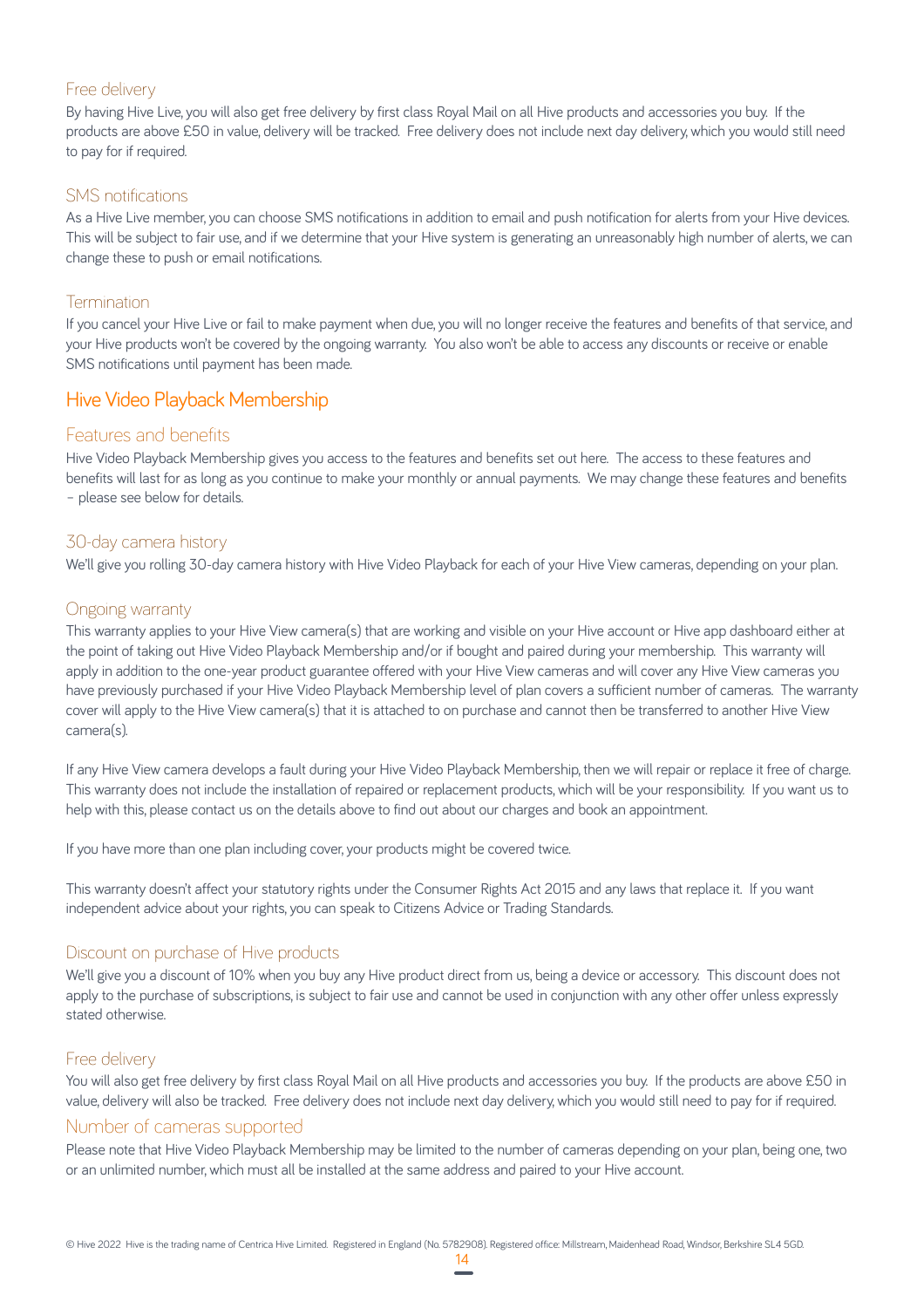Please note that the system performance and quality of livestreaming and recordings history will depend on your broadband speed at your property, and if you have multiple cameras installed, you accept that this may impact the availability and quality of livestreaming.

## **Termination**

If you cancel your Hive Video Playback Membership or fail to make payment when due, your 30-day camera history will stop rolling and will revert to 24-hour camera history and you will no longer have access to your 30-day history, your Hive View camera(s) won't be covered by the ongoing warranty, you will not be able to access any discounts until payment has been made.

If you bought Hive Video Playback Membership as part of a Hive Home Security pack, your entitlement to use the payment plan will also cease and you will need to pay the remaining balance of the payment plan for your Hive products on demand. If you do not pay off the remaining balance, we may suspend or withdraw your service, and may appoint a debt collection agency to recover the outstanding balance.

# Hive EV Charging

Hive EV Charging is a service that allows you to control your Hive supported EV charger from the Hive app.

## Requirements

To use Hive EV Charging, you'll need:

• a Hive supported EV charger.

## Features

Hive EV Charging (available for iOS and Android devices) will provide you with transparency, flexibility and visibility when using your EV charger. Through the App you will have access to a range of functionalities including display of real time charging status, daily, weekly and monthly charging history, automated schedules and tariff integration, push notifications and in-app troubleshooting. We may change these features and benefits – please see below for details.

# Key points

- We use the Internet to receive the triggers and to send notifications to you we will do our best to keep our infrastructure running but, even so, there may be problems which prevent or delay delivery of notifications.
- To get notifications, you'll need:
	- o a Hive supported EV charger connected to the internet using a mobile network;
	- o a Hive account and the Hive app;
	- o a Hive supported EV charger installed professionally in your home; and
	- o an Android or iOS smartphone with an up-to-date operating system to receive alerts from the Hive products via the Hive app. Please note that your smartphone will need to be switched on and have internet access to receive notifications.

## Exclusions

Please note that we will not be responsible for:

- any costs, loss or damage that you or anyone else suffers caused by your EV charger or the installation of your EV charger or which are otherwise unrelated to the Hive app;
- losses which were not foreseeable by either you or us when you registered to use Hive EV Charging; or
- any suspension or non-availability of Hive EV Charging where we believe it is necessary to deal with technical problems or other circumstances outside our control (e.g. a power failure), protect the interests of other innocent third parties, or to provide an enhanced service to you.

## Ongoing Use of Hive EV Charging

You will be able to use all features of Hive EV Charging whilst the warranty on your EV charging station remains valid. Once your warranty expires, you will still be able to use some basic features of Hive EV Charging for free. Alternatively, you may choose one of the following options:

- Start paying an ongoing subscription fee to continue using Hive EV Charging. This will grant you full access to all advanced features available in the Hive app;
- Switch to another app provided by a third party; or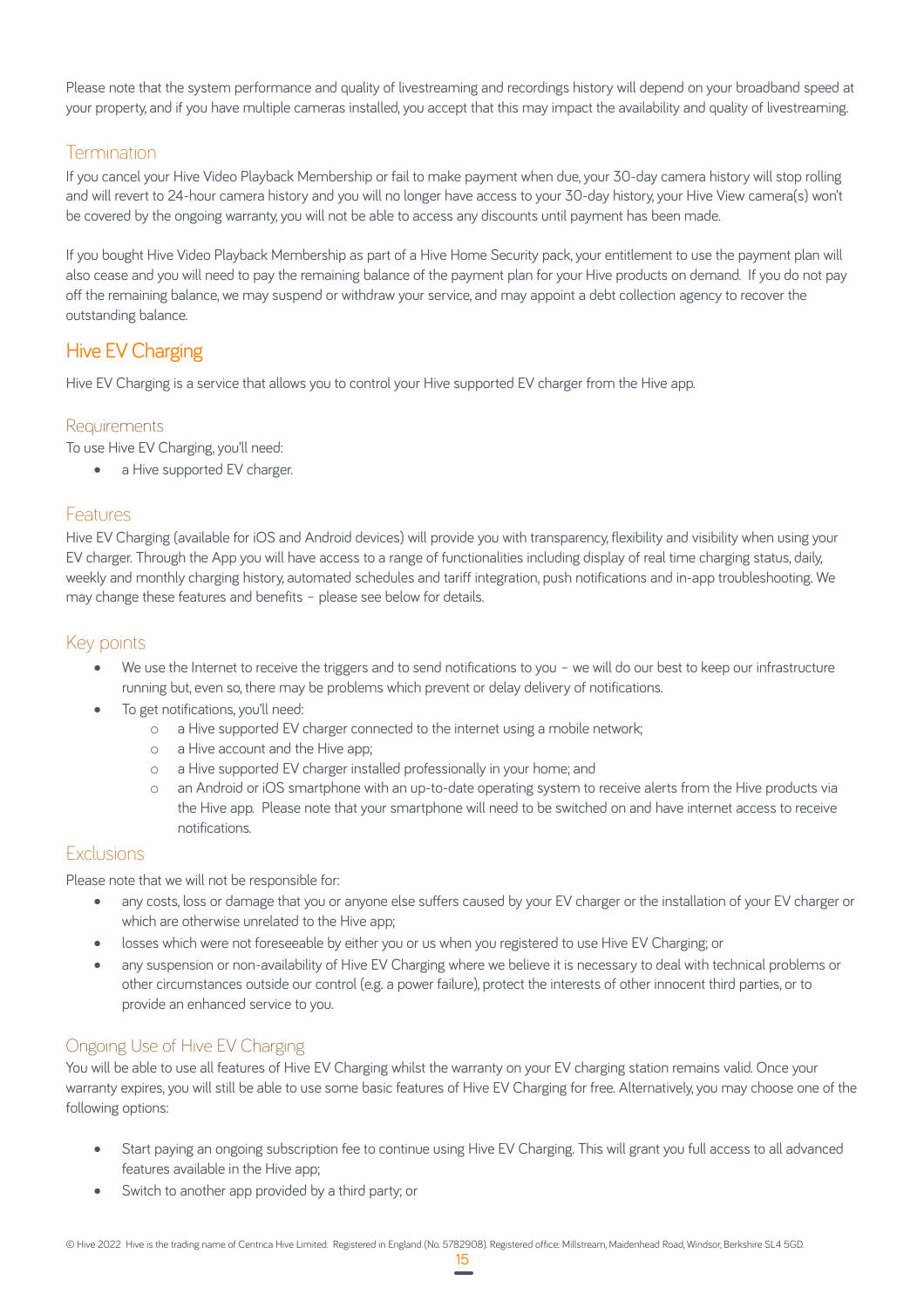• Use your EV charging station in offline mode only (this means no authentication is required to use your EV charging station and you will have no remote visibility of the charging stations operation).

# Payment

# **Products**

You need to pay for your Hive products at the time you buy them. Or if you're buying a HomeShield pack with professional installation and choose to take out a payment plan, on the terms set out below.

# HomeShield packs

In addition to buying Hive products for Hive HomeShield as a one-off payment, you can buy Hive HomeShield products as one of our packs shown on our website or make up your own with your choice and number of products.

## Period of agreement

If you're buying a HomeShield pack with professional installation and choose to take out a payment plan, you agree to make 12 payments of an equal amount each month by credit or debit card for the duration of your agreement. We won't charge any interest. You must pay your first monthly payment at the point of purchase.

Your agreement will begin when you buy your pack and will continue for 12 months, unless you tell us you want to cancel it, or we cancel it. If you or we cancel in the first 12 months, the remaining balance of your payment plan will become payable.

Please note that if any outstanding balance is not paid, we may suspend or withdraw your service. Please see the Cancellation section below for details. We may also appoint a debt collection agency to recover the outstanding balance.

## Limitations

You must spend a minimum of £250 and a maximum of £1,200 on a Hive HomeShield pack with professional installation included in order to take out a payment plan for it. Please note that payment plans are subject to a combined maximum amount of £1,200 per customer.

## **Services**

After you've ordered a service, we'll send you an email confirming your payment arrangement, including how much your monthly payment will be and the date payment will be taken.

If you're an existing Hive service customer, your monthly payments for any new service will be merged with your existing monthly Hive service payment and we'll take both payments on the same date.

We will take payment for any services monthly in advance and on the date of purchase, even if you have not received or installed your products.

## General

After you've placed your order, we'll send you an email confirming your payment arrangement, including how much your monthly payment will be and the date payment will be taken. Please check the details in this email and contact us within ten working days on the contact details above if we've got anything wrong.

If you're an existing Hive subscription customer, your monthly payments for your products will be merged with your existing monthly Hive payment, and we'll take both payments on the same date.

We'll take your payment from your debit or credit card on the same date each month or year (if you have bought Hive Video Playback Membership on an annual basis) as the date you place your order. Your Hive order customer reference number will be used as the reference. If there are any changes to the credit or debit arrangements, you must let us know at least ten working days in advance.

# What happens if you don't make a payment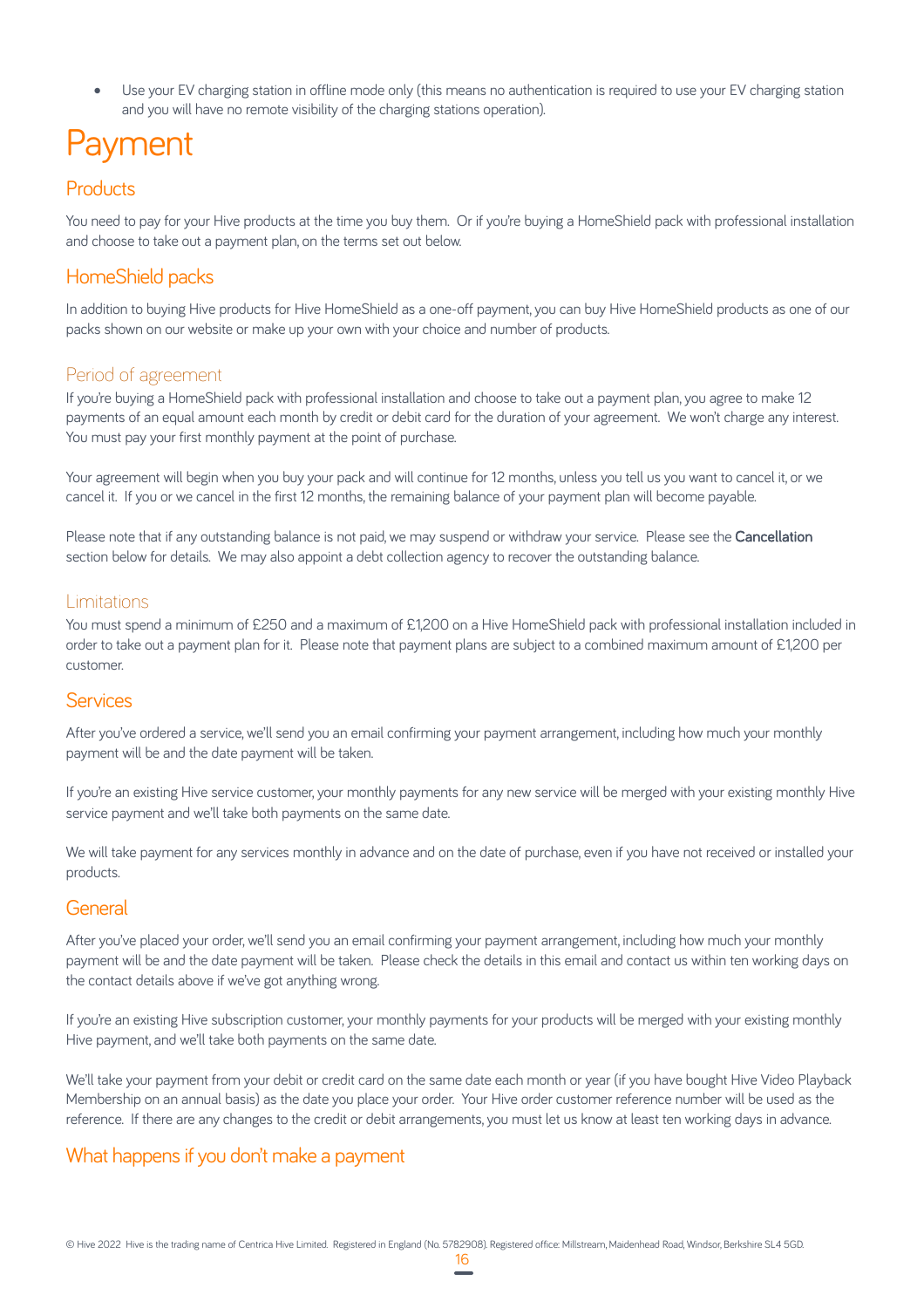If your payment fails for any reason, we will contact you and make further attempts to take payment. If we do not receive payment within 28 days of date when the payment was due, we may suspend or cancel your agreement and any service you have will cease. We also reserve the right to instruct a debt collection agency to recover any outstanding payments.

If you have any queries about your payments, please contact us on the contact details above.

# General terms

# Personal use only

All Hive products are sold for personal and domestic use only and must not be resold.

# English language

Everything we write to you – including terms and conditions – will be in English.

## UK law

These terms and conditions are governed by the laws of whichever country your property is in, i.e. England and Wales or Scotland.

## Who can benefit from these terms and conditions?

Nobody other than you can benefit from, or enforce, these terms and conditions.

## Transfer of these terms and conditions

We may transfer our rights and obligations under these terms to another organisation. We will contact you to let you know if we plan to do this. If you are unhappy with the transfer, you may contact us to end your contract.

## Unenforceable terms

If any section of these terms is found to be void or unenforceable by a court, only that section will be removed, and the rest of these terms shall continue to apply as if that section were not included.

## Delay in enforcing these terms and conditions

If we delay in taking steps against you in respect of any breach of these terms and conditions, that will not prevent us taking steps against you at a later date. For example, if you miss a payment and we do not chase you but we continue to provide the products, we can still require you to make the payment at a later date.

## Upgrades and updates to digital content

You agree that we may update the software in your Hive products without telling you first. We may also update the Hive app, and we may require you to install an updated version of it. Any updates will be aimed at improving the performance of the products and the app, but we'll make sure they continue to match the description we provided before you bought them. We won't be responsible if an upgrade affects how your Hive products work if this is caused by your own equipment – such as your smartphone or broadband – not supporting the upgrade.

## Interference with products and services

You must not reverse engineer, decompile, adapt or alter the object code used to provide the services or any Hive product itself, unless expressly permitted by law.

## Moving home

Your Hive Active Heating, and Hive Multizone if you have it, is part of your home heating system. It is not possible to reinstall Hive Active Heating or Hive Multizone at your new home. If you move home, you must leave all your Hive Active Heating equipment behind except your Hive Hub, which you should take with you to your new home. Your Hive Hub is paired to your account and cannot be transferred to a new user.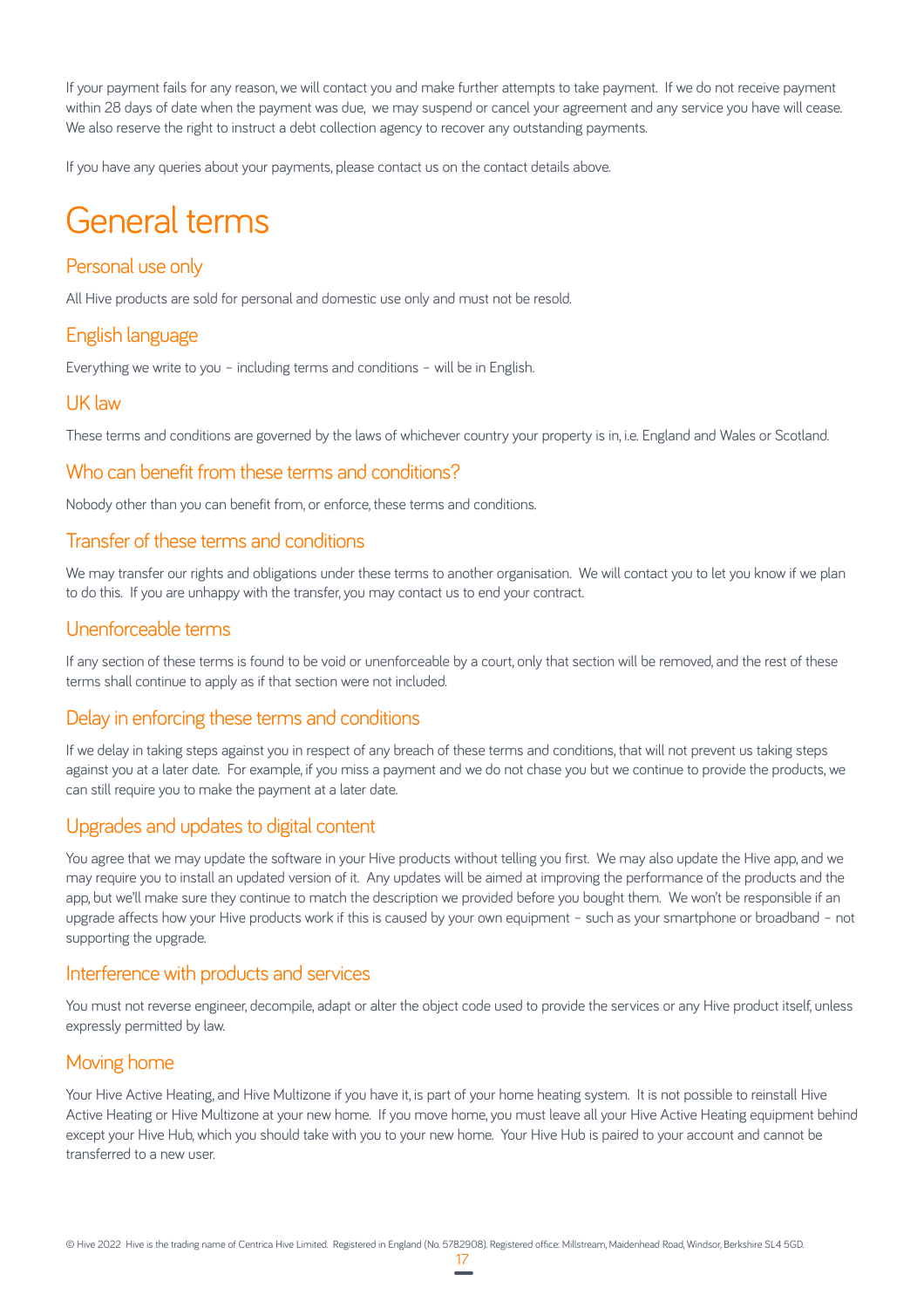If you move to a new home and want to install Hive products in your new home, or move into a property that has Hive installed, please contact us for further assistance.

# Our right to make changes

## Minor changes to the products

We may change any Hive product:

- To reflect changes in relevant laws and regulatory requirements
- To implement technical adjustments and improvements

These changes will not affect your use of any Hive product. In addition, we may make other changes to these terms or any Hive product. If we do, we'll contact you to let you know.

If we need to change these terms and conditions, we will put the changes on our website at hivehome.com/terms. If the changes are significant, we'll let you know in writing.

## Products and packaging may vary

The images of the products on our website and packaging are for illustrative purposes only. Although we have made every effort to display the colours accurately, we cannot guarantee that a product's display of the colours accurately reflects their colour. Your product may vary slightly from those images.

# Our responsibility for loss or damage

#### Foreseeable loss or damage caused by us

We are responsible for any loss or damage you suffer that is a foreseeable result of our failing to comply with these terms and conditions or to use reasonable care and skill, but we are not responsible for any loss or damage that is not foreseeable. Loss or damage is foreseeable if it is obvious that it will happen or if both you and we knew it might happen at the time that we accept your order for any Hive products or services, for example, if we discussed it during the sales process.

## Unlawful exclusions and limitations

We don't exclude or limit our liability where it would be unlawful to do so. This includes liability for:

- death or personal injury caused by our negligence or the negligence of our employees, agents or subcontractors;
- fraud or fraudulent misrepresentation;
- breach of your legal rights in relation to the products as summarised above on the first and second pages of these terms and conditions; and
- defective products under the Consumer Protection Act 1987.

#### Damage to your property

If we are providing services in your property, we will take reasonable care to carry out any installation without causing unnecessary damage to your property. We will make good any unnecessary damage to your property that is directly caused by our negligence while providing such services. However, the installation (including removing or dismantling existing fixtures and fittings) may cause damage and certain areas may need redecoration after the installation is finished. This is your responsibility and we won't be liable for the cost of repairing any pre-existing faults or damage to your property that we discover while providing the services.

## Pre-existing faults

We shall not be responsible for any faults or design faults that:

- were already there when your products were installed;
- existed when you first bought or installed a product or service; or
- we couldn't reasonably have been expected to know about.

## Damage caused by digital content

If defective digital content which we have supplied, such as the Hive app, damages any of your devices or digital content and this is caused by our failure to use reasonable care and skill, we'll either repair the damage or pay you compensation. However, we won't be liable for damage which you could have avoided by following our advice to apply an app update offered to you or for damage which was caused by you failing to correctly follow installation instructions or to have in place any advised minimum system requirements.

© Hive 2022 Hive is the trading name of Centrica Hive Limited. Registered in England (No. 5782908). Registered office: Millstream, Maidenhead Road, Windsor, Berkshire SL4 5GD.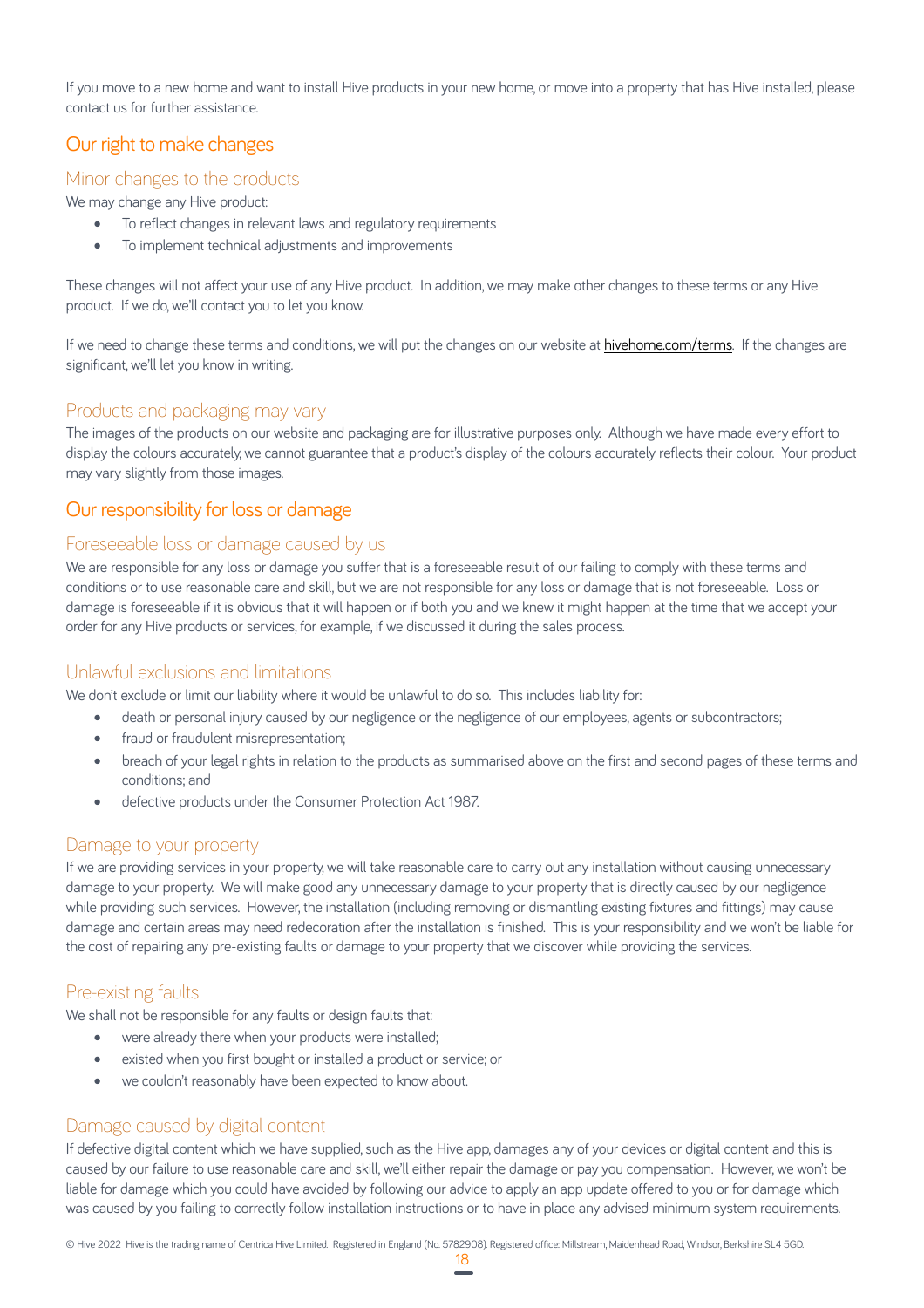## Business losses

We only supply Hive products for domestic and private use. If you use the products for any commercial, business or re-sale purpose we will have no liability to you for any loss of profit, loss of business, business interruption, or loss of business opportunity or any other losses (whether direct or indirect), including penalties or fines, incurred by you as a result of such use.

## Unrelated supporting equipment

We won't be responsible for:

- replacing the batteries in your Hive products this is up to you, and it is important that you follow the instructions carefully when you do so;
- the broadband internet connection to your home if you have any issues with your broadband, you should speak to your broadband provider who will be best placed to help you; or
- providing a smartphone, computer or internet browser that is compatible with Hive products and services see our Requirements section above.

## General exclusions

#### What we are not responsible for:

We are not responsible for any costs, loss or damage that you or anyone else suffers as a result of the following:

- you or anyone else not using any Hive products or services in line with our instructions, including any user and installation guides;
- problems caused by your or anyone else's smartphone, computer, internet browser or internet connection;
- installing Hive Multizone in more than six zones;
- your failure to get the appropriate permission or permissions to install a Hive product;
- having a Hive product in your home or anyone else's home without the permission or agreement of any other persons living in that property;
- you or anyone else exceeding the permitted data limit on your or their broadband or mobile data packages;
- unauthorised use of your Hive products, for example if your smartphone or log-in details are lost or stolen. We advise you to keep your log-in details secret and to use PIN protection on your smartphone to prevent unauthorised use of your Hive system. If you believe that someone has gained unauthorised access to your Hive system, you can report this to us on our Service number above and we will do what we can to help you reset your Hive log-in details;
- you, or anyone else, hacking into, tampering with, decompiling or reverse-engineering or in any other way interfering with any Hive products or altering the radio frequency allocations of your system controls;
- use or misuse, by you or anyone else, of the data collected by a Hive product or service;
- our failure to send, or your or anyone else's failure to receive, a notification to you or anyone else in relation to any Hive product or service;
- your or anyone else's failure to take action as a result of receiving a notification from a Hive product or service;
- any costs, loss or damage that you or anyone else suffers as a result of any Hive products or services failing to detect a break-in because of a system failure or because the Hive products do not cover the relevant section of your property;
- any costs, loss or damage that you or anyone else suffers as a result of any Hive products not being properly installed;
- any costs, loss or damage that you or anyone else suffers as a result of the records provided by any Hive products or services being considered insufficient evidence of adequate security by an insurance company;
- something outside our reasonable control; or
- any accidental damage to your Hive products you or someone else has caused.

We cannot guarantee that the Hive products and services will prevent any unauthorised entry to your home or will prevent any personal injury or loss or damage to your property loss, or any other emergency situation such as fire, smoke or water damage. We cannot guarantee that the Hive products and services will always give you adequate warning or protection, and you understand that they may be interrupted, circumvented, made unavailable or otherwise compromised.

You must not, and must use every effort to ensure that no other person, decompiles, reverse-engineers, disassembles or otherwise tampers with the Hive product and services.

We are not responsible for any death or personal injury unless it is caused by our own negligence.

## Routine maintenance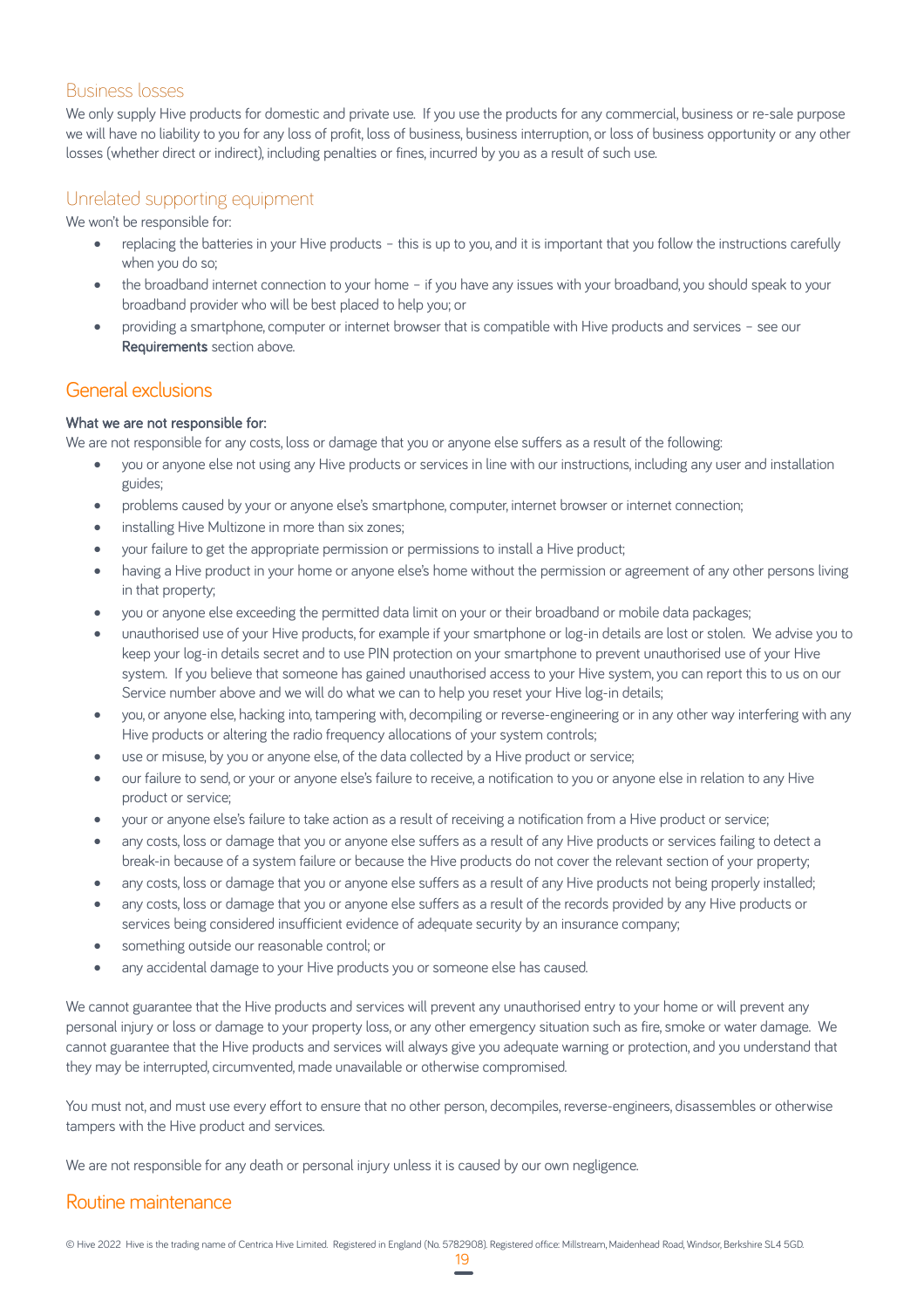The Hive website, app and services provided through these may be temporarily unavailable if we have to carry out routine or emergency maintenance. We'll try to inform you in advance, but it may not always be possible to do so. During maintenance, the remote-control function may not be available, but you can still control your heating using the thermostats in your home and operate other Hive products manually.

# Consumer rights

These exclusions don't affect your statutory rights under the Consumer Rights Act 2015 and any laws that replace it. If you want independent advice about your rights, you can speak to Citizens Advice or Trading Standards.

# Hive as your processor for personal data

Even though we only supply Hive products for domestic and private use, if you use a Hive product or service in a way which makes you the controller in respect of any processing of personal data for the purpose of data protection law (which may include siting your camera to record a public space; you'll need to get your own legal advice), you must comply with your obligations under data protection law.

If you are a controller and we are your processor, we will:

- process the personal data in accordance with all applicable data protection laws;
- process the personal data to provide you with the service as described on our website. You agree that this is your only instruction to us;
- in the unlikely event of personal data breach, notify you without undue delay;
- following written request from you, provide you with a list of our sub-processors and a way to be informed of updates to this list, and give you the right to object to any new sub-processors (which may be by no longer supplying you with the relevant services). We will respect the conditions referred to in paragraphs 2 and 4 of Article 28 of GDPR, and we will be liable for the acts and omissions of our sub-processors. We will ensure that our contract (as it relates to the processing of personal data) with each sub-processor is on terms which are substantially the same as, and in any case no less onerous than, the terms set out in this paragraph;
- keep the personal data confidential;
- take all security measures required by law;
- at your cost, taking into account the nature of the processing, and on your written request:
	- o assist you by appropriate technical and organisational measures, insofar as this is possible, with the fulfilment of your obligation to respond to requests from data subjects to exercise their rights. You agree to give us sufficient notice of such requests, and to provide us with all information and co-operation that we require. Please note that, because of the security design, we cannot provide copies of any video recordings to you – you can only get these through the Hive app, and they are only available to you in line with your service plan;
	- o provide reasonable assistance to you, to help you ensure compliance with your obligations relating to security of personal data and data protection impact assessment and prior consultation;
- delete all personal data when the services come to an end, unless we are required by law to keep it; and
- at your cost and following written agreement as to the details, make available to you all information necessary to demonstrate our compliance with our obligations in this paragraph, and allow for and contribute to audits, including inspections, conducted by you or another auditor mandated by you.

# **Cancellation**

You are entitled to cancel this agreement and request a refund.

# If you bought from us directly

If you bought your Hive product directly from the Hive website or from British Gas you can cancel this agreement up to 14 days after the day you receive your Hive product. This is called your 'cooling off period'. If you ask us to install your Hive product before the cooling off period ends and then cancel, we can charge you reasonable costs for any work we carried out before you confirmed your cancellation. To cancel your Hive product, you can use the wording in the cancellation form included below, call us on the Service number or email us to confirm your cancellation. Your notice of cancellation is confirmed as soon as you send it by email or call us. Please retain proof of postage for any packages you send back to us to help avoid any disputes in the event we do not receive your package.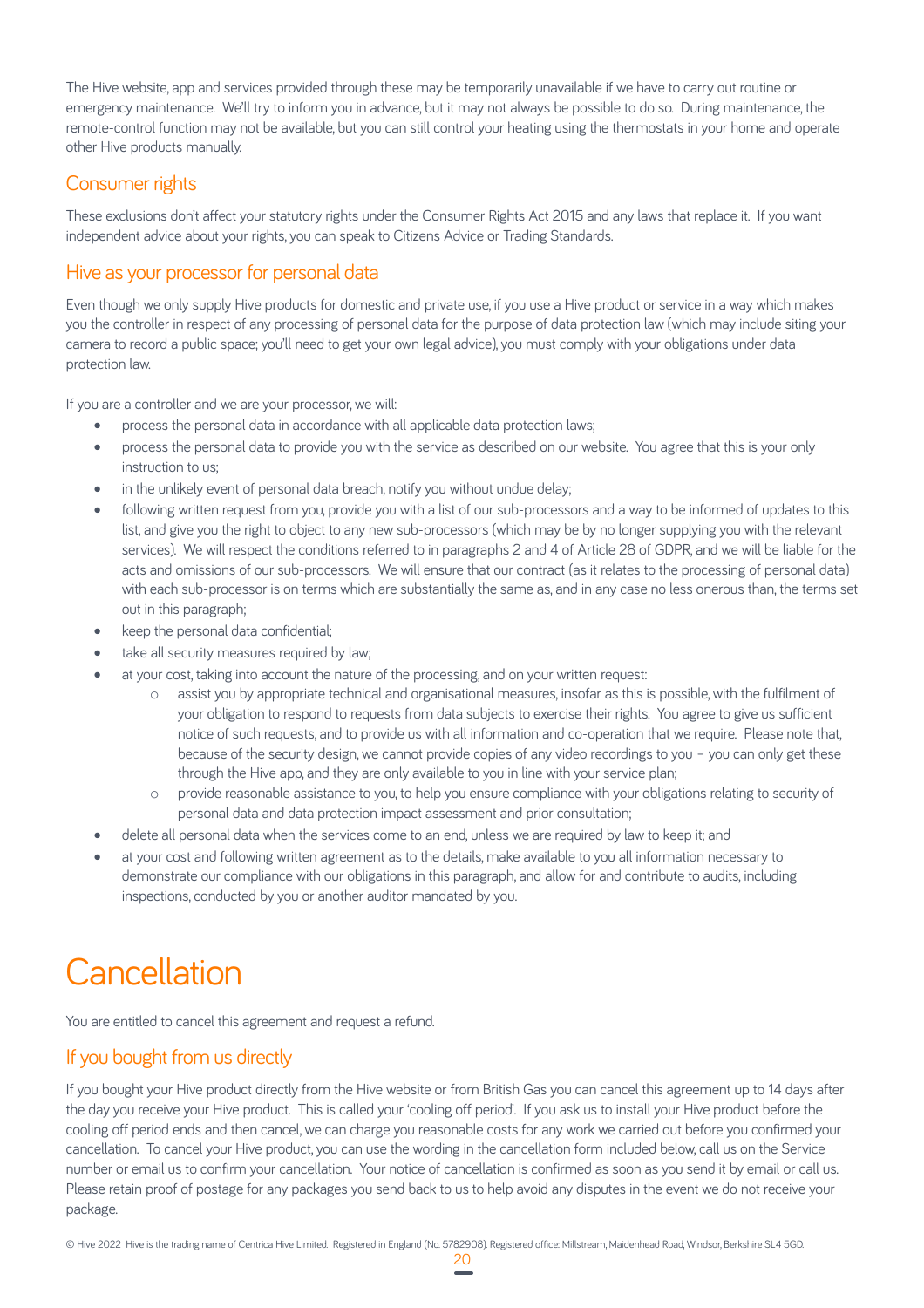If you want to cancel a payment plan for a Hive HomeShield pack, you must return all the products comprising the pack in order to receive a refund.

# If you bought from a retailer

If you bought your Hive product from one of our retail partners, you should contact the store you purchased it from. Please return your product in its original box and condition along with your proof of purchase to the store that you bought it from. You must return the Hive product in accordance with the retailer's returns policy.

# What happens on cancellation

Please see the table below for the charges that may apply if you cancel, what you need to do and whether your products will continue to work.

| When you cancel                                                                         | What do I need to pay?                                                                                                                                                                                                               | What you need to                                                                           | Will my products continue to work?                                                                                                                                                                                                        |
|-----------------------------------------------------------------------------------------|--------------------------------------------------------------------------------------------------------------------------------------------------------------------------------------------------------------------------------------|--------------------------------------------------------------------------------------------|-------------------------------------------------------------------------------------------------------------------------------------------------------------------------------------------------------------------------------------------|
|                                                                                         |                                                                                                                                                                                                                                      | do                                                                                         |                                                                                                                                                                                                                                           |
| If you change<br>your mind within<br>14 days of<br>receiving your<br>products           | No charge, but if you ask us to install<br>your Hive product within 14 days of<br>receiving your kit and then cancel, we<br>can charge you reasonable costs for<br>any work we carried out before you<br>confirmed your cancellation | Let us know you've<br>changed your<br>mind within 14<br>days of receiving<br>your products | No. You'll need to return your Hive products<br>to us within a reasonable time to avoid having<br>to pay the outstanding balance of any plan<br>You must return all the products comprising<br>the pack in order to receive a refund      |
| If you cancel after<br>14 days of<br>receiving your<br>products but<br>within 12 months | The balance of any payment plan that<br>is outstanding. Please see below for the<br>cancellation charges payable for Hive<br>Leak Plan                                                                                               | Let us know you<br>want to cancel                                                          | If cancelling a service, you'll lose any features<br>and benefits of it. If you do not pay the<br>outstanding balance of any payment plan, we<br>may suspend or withdraw your service. We<br>may also appoint a debt collection agency to |
| If you cancel after<br>12 months                                                        | No charge                                                                                                                                                                                                                            |                                                                                            | recover any outstanding balance<br>Your payments and service will cease at the<br>end of the current billing period and will then<br>not be renewed                                                                                       |

If you cancel Hive Leak Plan within the first 12 months, you must pay a cancellation fee of £15. You'll also no longer receive notifications but will need to remove and deactivate your Hive Leak Sensor.

If you cancel, you won't be charged for the next month. If you pay by direct debit and cancel in the last five days of billing period, your plan will end the month after cancellation.

If we fail to deliver the product within 30 days of you placing your order, you can cancel your order and get a full refund.

## When we can cancel your agreement

We can cancel your agreement if you don't make your monthly payments. If we cancel your agreement, the charges described in the table above will apply.

If you miss a payment, we'll contact you to advise you of this and how you can make the missed payment. If your account remains unpaid for more than 24 days, we may suspend or cancel your agreement. At the end of your contract month you'll no longer receive any alerts, and if you are in the first 12 months of your agreement, the charges described above will need to be paid on demand.

# We may withdraw the product

We may write to you to let you know that we are going to stop providing a service. We will let you know at least 30 days in advance of our stopping the service and will refund any sums you have paid in advance for services that will not be provided.